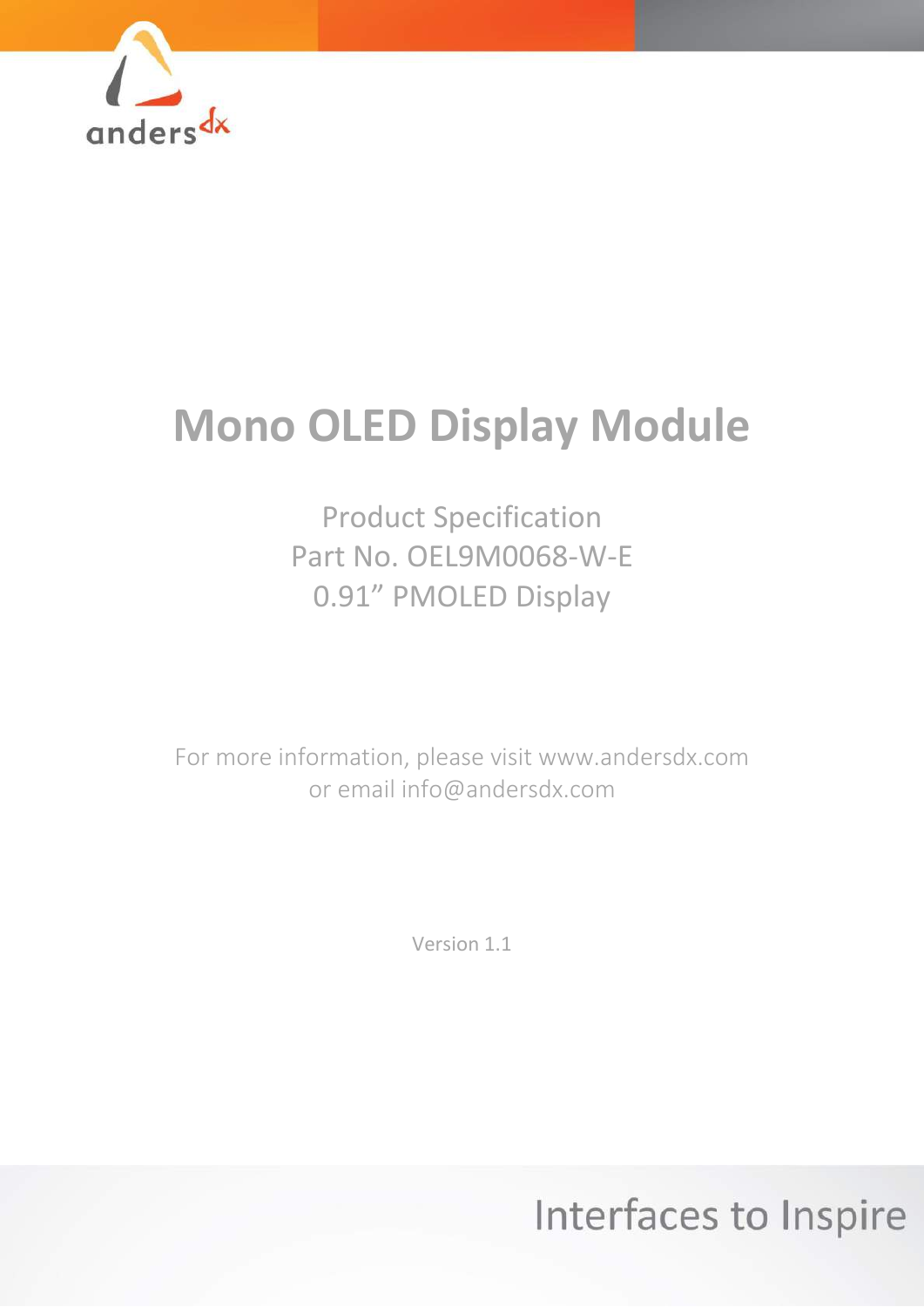

## **PRODUCT CONTENTS**

n PHYSICAL DATA n ABSOLUTE MAXIMUM RATINGS n EXTERNAL DIMENSIONS n ELECTRICAL CHARACTERISTICS n TIMING OF POWER SUPPLY n ELECTRO-OPTICAL CHARACTERISTICS n INTERFACE PIN CONNECTIONS n COMMAND TABLE n INITIALIZATION CODE n SCHEMATIC EXAMPLE n RELIABILITY TESTS n OUTGOING QUALITY CONTROL SPECIFICATION n CAUTIONS IN USING OLED MODULE

|                   | <b>TRULY®信利</b>                  | <b>Customer</b> |             |
|-------------------|----------------------------------|-----------------|-------------|
| <b>Written by</b> | Mi Chaofeng                      |                 | Approved by |
| <b>Checked by</b> | <b>Yang Xueyu</b>                |                 |             |
|                   | Approved by <b>Zhang Weicang</b> |                 |             |

**TRULY SEMICONDUCTORS LTD.** P.2 / 23

Anders Electronics plc (Anders) does not warrant the accuracy or completeness of the information contained herein, the supply of products by Anders is subject to its standard terms and conditions of sale. Prior to concluding any agreement with Anders the customer should satisfy itself of the accuracy and completeness of the information contained herein and should notify to Anders any intended use of the product. www.anders.co.uk | Info@anders.co.uk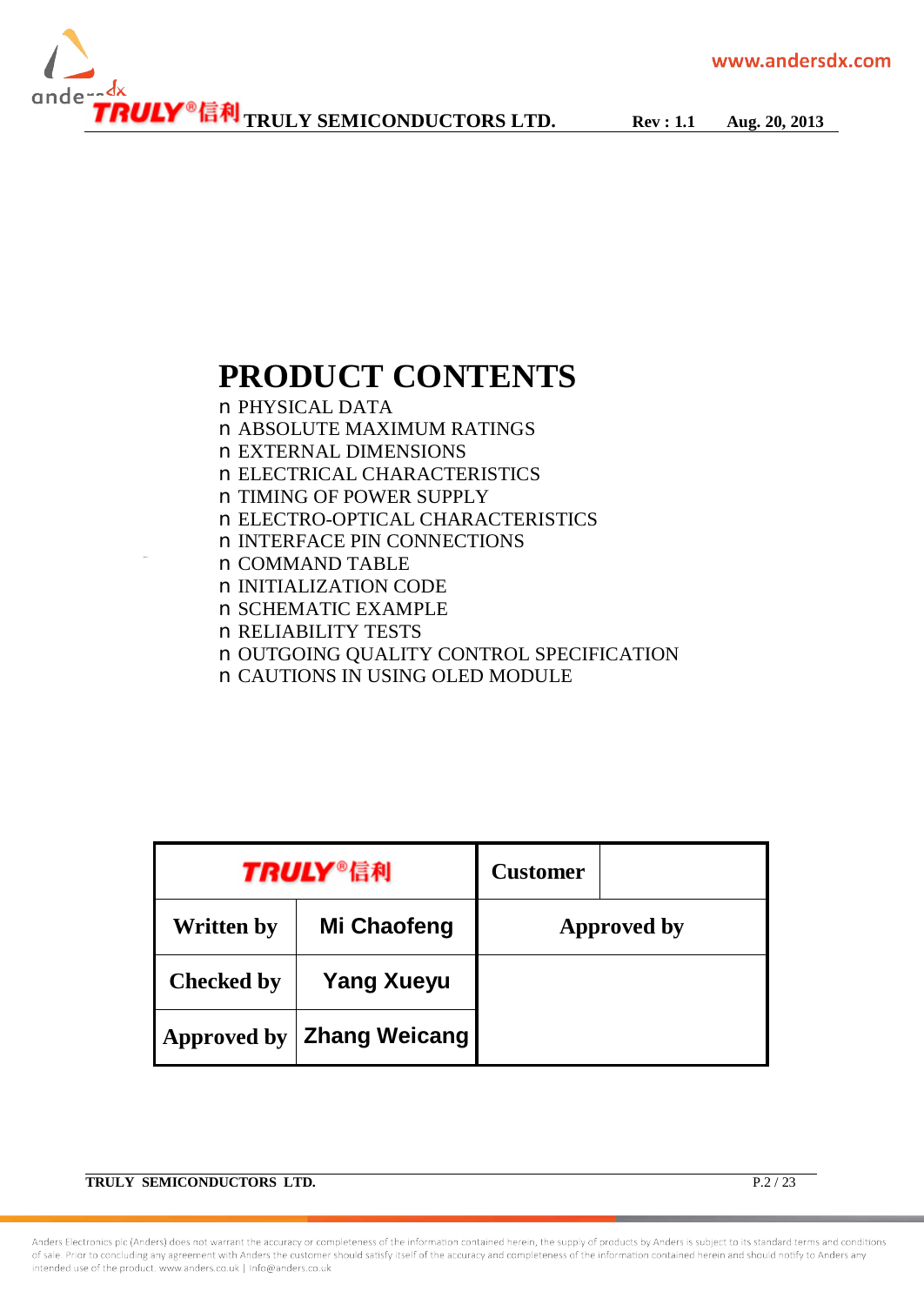

### **REVISION HISTORY**

| Rev.    | <b>Contents</b>                | <b>Date</b>      |
|---------|--------------------------------|------------------|
| $0.0\,$ | First release                  | 2010-09-07       |
| $1.0\,$ | Update the schematic           | $2011 - 12 - 12$ |
| $1.1\,$ | Update the external dimensions | 2013-08-20       |
|         |                                |                  |
|         |                                |                  |
|         |                                |                  |
|         |                                |                  |
|         |                                |                  |
|         |                                |                  |
|         |                                |                  |
|         |                                |                  |
|         |                                |                  |
|         |                                |                  |
|         |                                |                  |
|         |                                |                  |
|         |                                |                  |
|         |                                |                  |
|         |                                |                  |
|         |                                |                  |
|         |                                |                  |
|         |                                |                  |
|         |                                |                  |
|         |                                |                  |
|         |                                |                  |
|         |                                |                  |
|         |                                |                  |
|         |                                |                  |
|         |                                |                  |
|         |                                |                  |

**TRULY SEMICONDUCTORS LTD.** P.3 / 23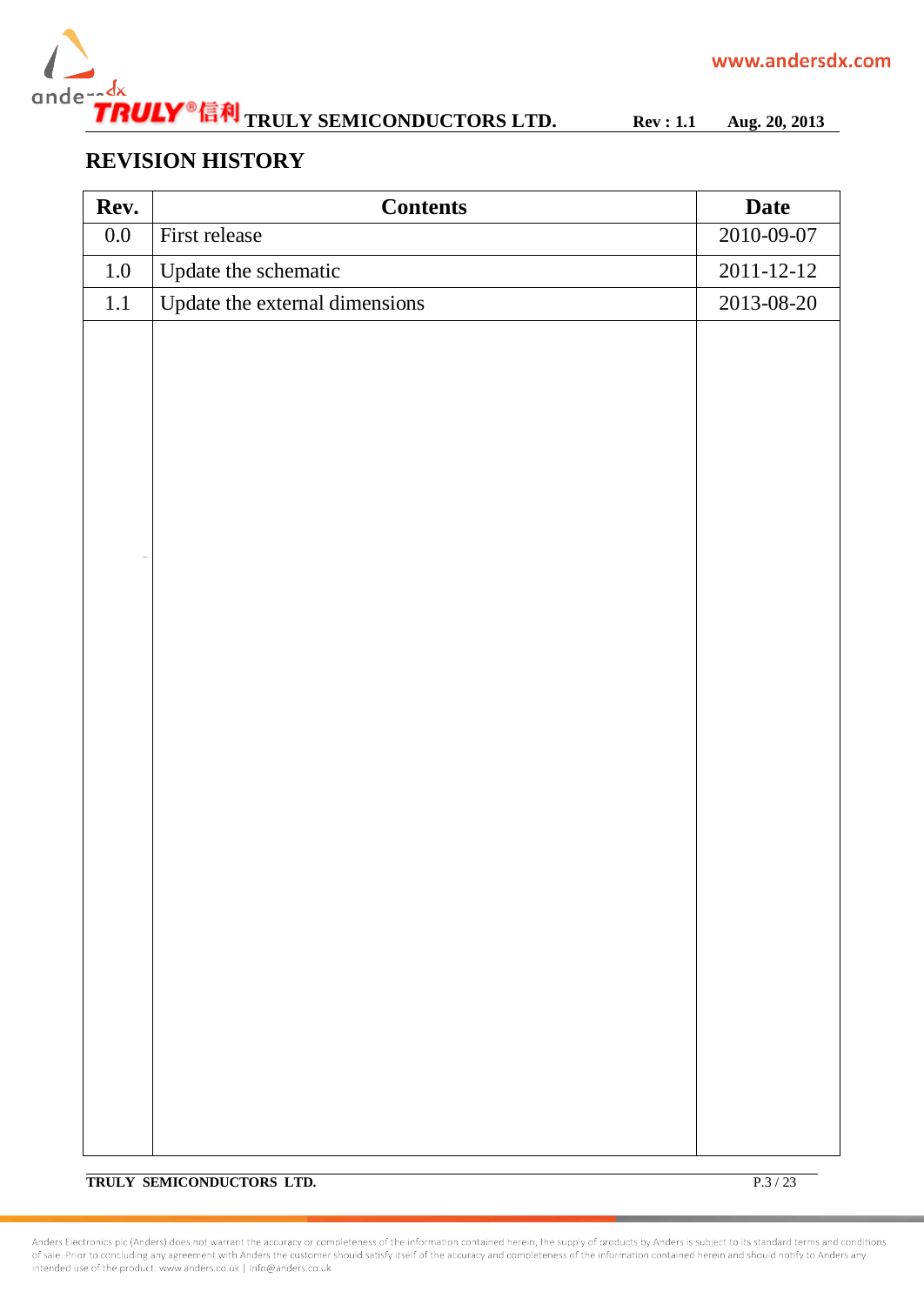

#### n **PHYSICAL DATA**

| No.            | Items:                           | <b>Specification:</b>      | Unit            |
|----------------|----------------------------------|----------------------------|-----------------|
| $\mathbf{1}$   | Diagonal Size                    | 0.91                       | Inch            |
| $\overline{2}$ | Resolution                       | $128(H)$ x 32(V)           | Dots            |
| 3              | Active Area                      | $22.38(W)$ x 5.58(H)       | Mm <sup>2</sup> |
| 4              | <b>Outline Dimension (Panel)</b> | $30.00(W)$ x $11.50(H)$    | Mm <sup>2</sup> |
| 5              | <b>Pixel Pitch</b>               | $0.175(W) \times 0.175(H)$ | Mm <sup>2</sup> |
| 6              | Pixel Size                       | $0.155(W) \times 0.155(H)$ | Mm <sup>2</sup> |
| $\tau$         | Driver IC                        | SSD1307Z                   |                 |
| 8              | Display Color                    | White                      |                 |
| 9              | <b>Gray Scale</b>                | 1                          | Bit             |
| 10             | Interface                        | <b>SPI/IIC</b>             |                 |
| 11             | IC package type                  | COG                        |                 |
| 12             | Thickness                        | $1.5 \pm 0.1$              | Mm              |
| 13             | Weight                           | <b>TBD</b>                 | g               |
| 14             | Duty                             | 1/32                       |                 |

#### n **ABSOLUTE MAXIMUM RATINGS**

| $(Ta = 25^{\circ}C)$<br>Unless otherwise specified, $V_{SS} = 0V$ |              |               |        |      |            |      |  |  |  |  |
|-------------------------------------------------------------------|--------------|---------------|--------|------|------------|------|--|--|--|--|
|                                                                   | <b>Items</b> | <b>Symbol</b> | Min    | Typ. | <b>Max</b> | Unit |  |  |  |  |
| Supply                                                            | Logic        | $\rm V_{DD}$  | $-0.3$ |      | 4          | V    |  |  |  |  |
| Voltage                                                           | Driving      | $V_{CC}$      | 0      |      | 16.0       |      |  |  |  |  |
| Operating<br>Temperature                                          |              | Top           | $-20$  |      | 70         | °C   |  |  |  |  |
| <b>Storage Temperature</b>                                        |              | <b>Tst</b>    | $-30$  |      | 80         | °C   |  |  |  |  |
| Humidity                                                          |              |               |        |      | 90         | %RH  |  |  |  |  |

#### **NOTE:**

Permanent device damage may occur if **ABSOLUTE MAXIMUM RATINGS** are exceeded. Functional operation should be restricted to the conditions as detailed in the operational sections of this data sheet. Exposure to absolute maximum rating conditions for extended periods may affect reliability.

**TRULY SEMICONDUCTORS LTD.** P.4 / 23

Anders Electronics plc (Anders) does not warrant the accuracy or completeness of the information contained herein, the supply of products by Anders is subject to its standard terms and conditions of sale. Prior to concluding any agreement with Anders the customer should satisfy itself of the accuracy and completeness of the information contained herein and should notify to Anders any intended use of the product, www.anders.co.uk | Info@anders.co.uk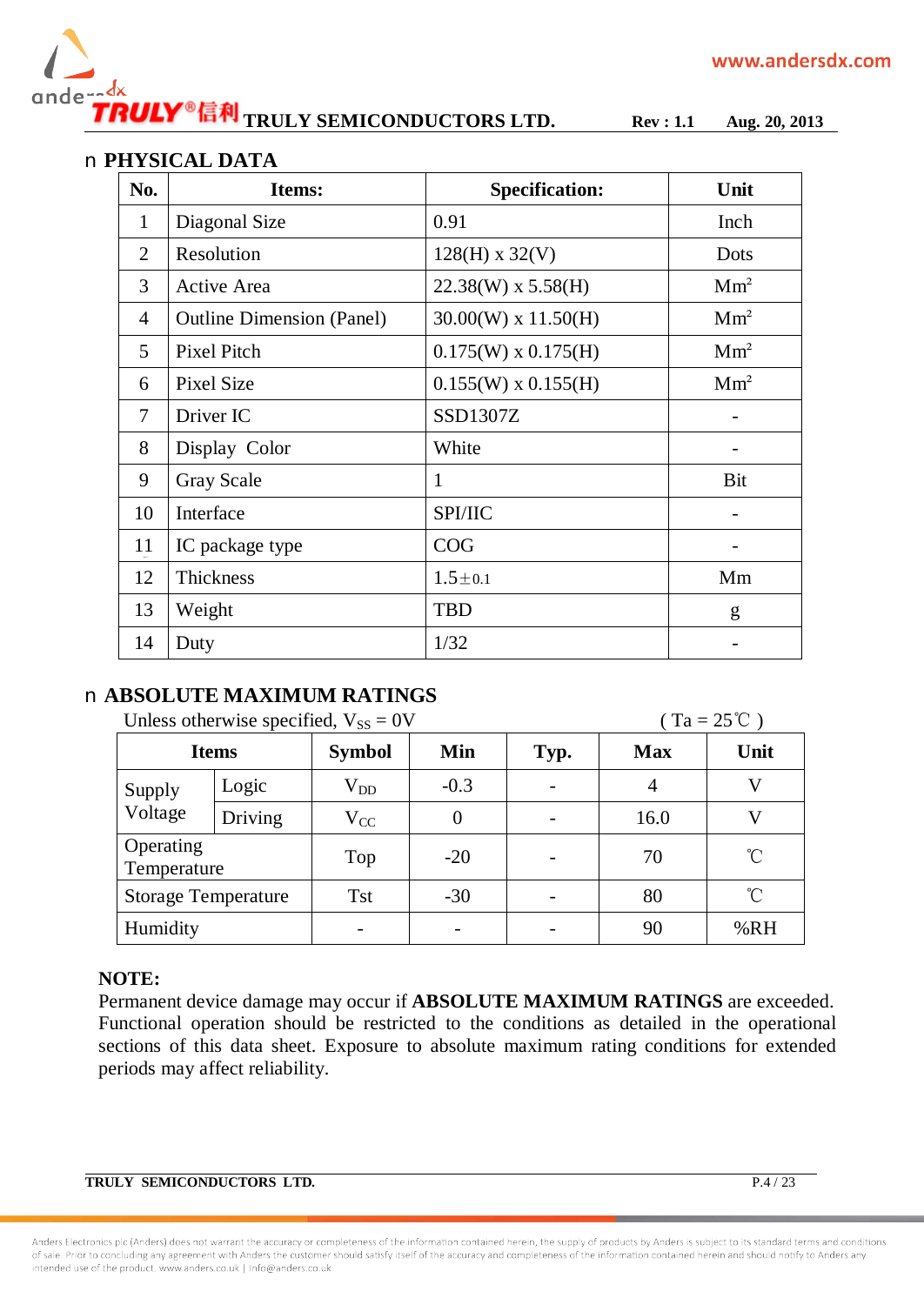





Anders Electronics plc (Anders) does not warrant the accuracy or completeness of the information contained herein, the supply of products by Anders is subject to its standard terms and conditions of sale. Prior to concluding any agreement with Anders the customer should satisfy itself of the accuracy and completeness of the information contained herein and should notify to Anders any and Concluding any agreement wi intended use of the product. www.anders.co.uk | Info@anders.co.uk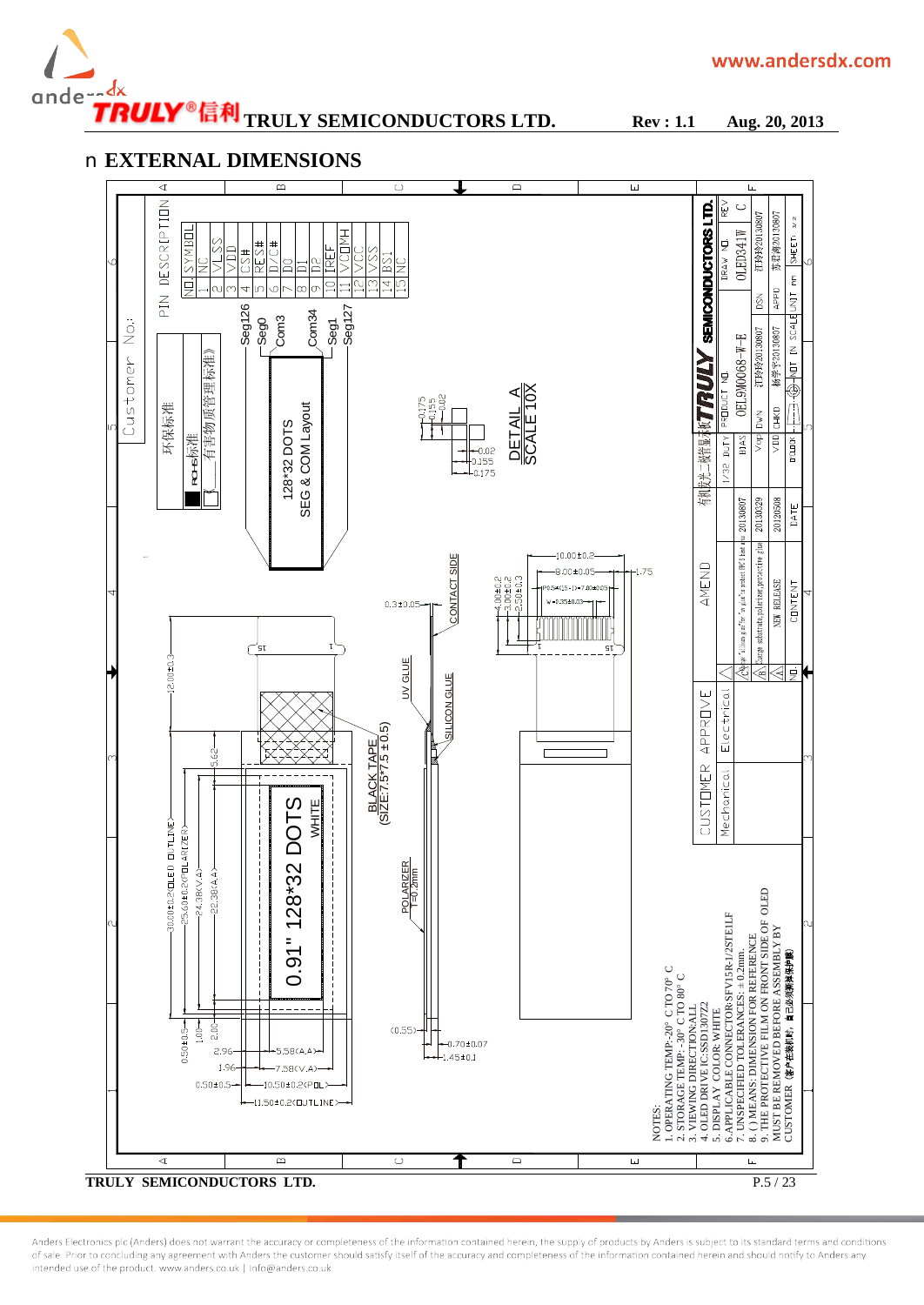

#### n **ELECTRICAL CHARACTERISTICS**

#### **◆DC Characteristics**

Unless otherwise specified,  $V_{SS} = 0V$ ,  $V_{DD} = 1.65V$  to 3.3V (Ta = 25°C)

|                   | <b>Items</b>        | <b>Symbol</b>    | Min                 | Typ. | <b>Max</b>       | Unit |
|-------------------|---------------------|------------------|---------------------|------|------------------|------|
| Supply            | Logic               | $\rm V_{DD}$     | 1.65                |      | 3.3              |      |
| Voltage           | Operating           | $\rm V_{CC}$     | 7.0                 |      | 15.0             |      |
| Input             | <b>High Voltage</b> | $\rm V_{\rm IH}$ | $0.8 \times V_{DD}$ |      | -                |      |
| Voltage           | Low Voltage         | $V_{IL}$         |                     |      | $0.2$ x $V_{DD}$ |      |
| Output<br>Voltage | <b>High Voltage</b> | $\rm V_{OH}$     | $0.9$ x $V_{DD}$    |      | -                |      |
|                   | Low Voltage         | $\rm V_{OL}$     |                     |      | $0.1x$ $V_{DD}$  |      |

#### **◆AC Characteristics**

#### **1. SPI Interface**

(VDD - VSS =  $1.65V - 3.3V$ , TA =  $25^{\circ}$ C)

| Symbol           | Parameter                 | Min | Typ         | Max | Unit           |
|------------------|---------------------------|-----|-------------|-----|----------------|
| tevels           | Clock Cycle Time          | 100 | ٠           |     | ns.            |
| $t_{AS}$         | <b>Address Setup Time</b> | 15  | $\bullet$   |     | ns             |
| $t_{AH}$         | Address Hold Time         | 15  | ×           |     | n <sub>s</sub> |
| tess             | Chip Select Setup Time    | 20  | œ.          |     | $n$            |
| $t_{\rm CSH}$    | Chip Select Hold Time     | 10  | ۰           |     | n <sub>s</sub> |
| $t_{DSW}$        | Write Data Setup Time     | 15  |             | ۰   | ns             |
| t <sub>DHW</sub> | Write Data Hold Time      | 15  |             |     | ns             |
| tcLKL            | <b>Clock Low Time</b>     | 20  | i al        |     | ns:            |
| tclkH            | Clock High Time           | 20  | $\bullet$ . | ۰   | ns             |
| $t_{R}$          | <b>Rise Time</b>          |     | $\bullet$ . | 40  | ns             |
| $t_{\rm F}$      | <b>Fall Time</b>          | ٠   | $\bullet$ . | 40  | ns.            |





#### **TRULY SEMICONDUCTORS LTD.** P.6/23

Anders Electronics plc (Anders) does not warrant the accuracy or completeness of the information contained herein, the supply of products by Anders is subject to its standard terms and conditions of sale. Prior to concluding any agreement with Anders the customer should satisfy itself of the accuracy and completeness of the information contained herein and should notify to Anders any intended use of the product, www.anders.co.uk | Info@anders.co.uk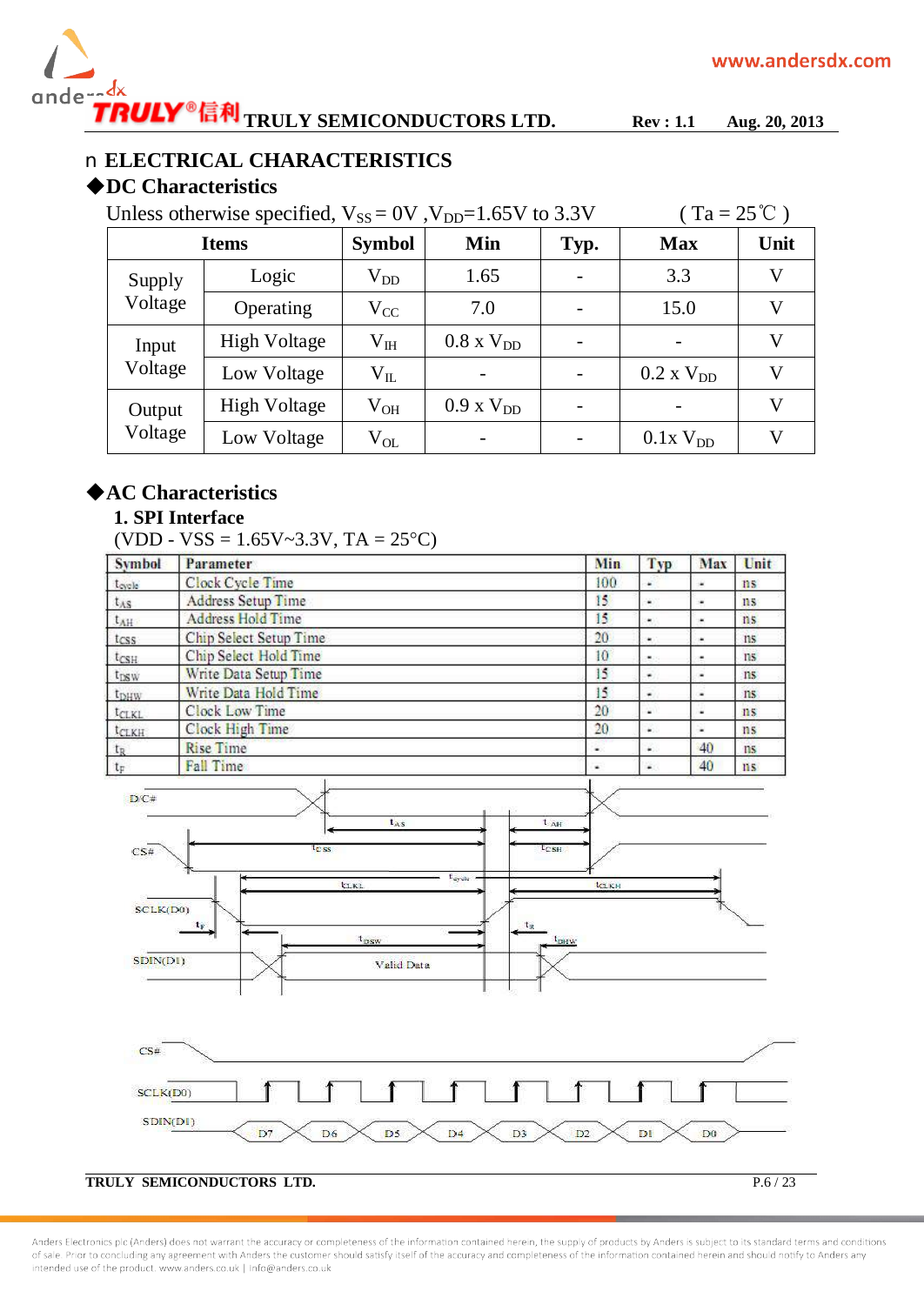

#### **2. IIC Interface**

| <b>Symbol</b>  | Parameter                                                                    | Min      | Typ       | Max                                     | Unit        |
|----------------|------------------------------------------------------------------------------|----------|-----------|-----------------------------------------|-------------|
| Levele         | Clock Cycle Time                                                             | 2.5      |           | ۰                                       | <b>us</b>   |
| <b>LISTART</b> | <b>Start condition Hold Time</b>                                             | 0.6      | s         | $\Delta\phi$                            | <b>U.S.</b> |
| $t_{HD}$       | Data Hold Time (for "SDA <sub>OUT</sub> " pin)                               | $\Omega$ | ×.        | $\omega_{\rm{eff}}$                     | ns          |
|                | Data Hold Time (for "SDA <sub>IN</sub> " pin)                                | 300      | ٠         | $\mathcal{L}_{\mathcal{F},\mathcal{F}}$ | ns.         |
| $t_{SD}$       | Data Setup Time                                                              | 100      | $\sim$    | $\bullet$                               | ns.         |
| <b>ISSTART</b> | Start condition Setup Time (Only relevant for a repeated<br>Start condition) | 0.6      | $\bullet$ |                                         | <b>US</b>   |
| tssTOP         | Stop condition Setup Time                                                    | 0.6      | 25        |                                         | <b>US</b>   |
| $t_{R}$        | Rise Time for data and clock pin                                             | ۰        | ÷.        | 300                                     | ns          |
| $t_F$          | Fall Time for data and clock pin                                             | 20       | ÷         | 300                                     | ns          |
| <b>LIDLE</b>   | Idle Time before a new transmission can start                                | 1.3      | $\sim$    | $\mathcal{L}_{\mathcal{A}}$             | <b>US</b>   |



#### **TRULY SEMICONDUCTORS LTD.** P.7 / 23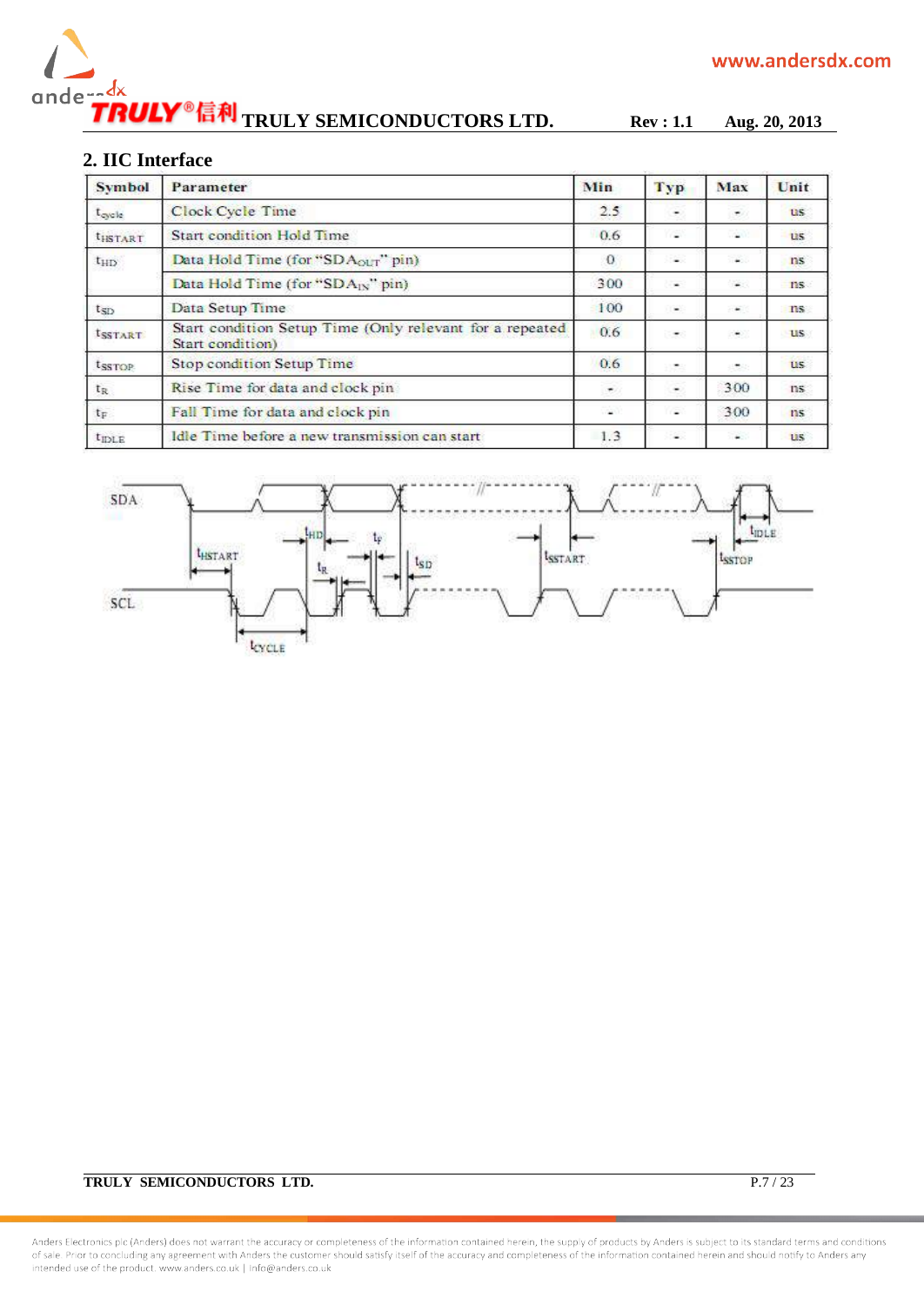

#### **3. Power on and off sequence**

- *Power ON sequence*:
- 1. Power ON VDD
- 2. After VDD become stable, set RES# pin LOW (logic low) for at least 3us (t1)  $^{(3)}$ , and then HIGH (logic high).
- 3. After set RES# pin LOW (logic low), wait for at least 3us (t2). Then Power ON VCC.<sup>(1)</sup>
- 4. After VCC become stable, send command AFh for display ON. SEG/COM will be ON after 100ms (tAF).



#### **Power on sequence**

*Power OFF sequence:* 

- 1. Send command AEh for display OFF.
- 2. Power OFF VCC. $^{(1), (2)}$
- 3. Power OFF VDD after  $to$ FF $^{(4)}$  (typical tOFF=100ms)

#### **Power off sequence**



Note:

- (1) VCC should be kept float (i.e. disable) when it is OFF.
- (2) Power Pins (VDD, VCC) can never be pulled to ground under any circumstance.
- (3) The register values are reset after t1.
- (4) VDD should not be Power OFF before VCC Power OFF.

**TRULY SEMICONDUCTORS LTD.** P.8 / 23

Anders Electronics plc (Anders) does not warrant the accuracy or completeness of the information contained herein, the supply of products by Anders is subject to its standard terms and conditions of sale. Prior to concluding any agreement with Anders the customer should satisfy itself of the accuracy and completeness of the information contained herein and should notify to Anders any intended use of the product, www.anders.co.uk | Info@anders.co.uk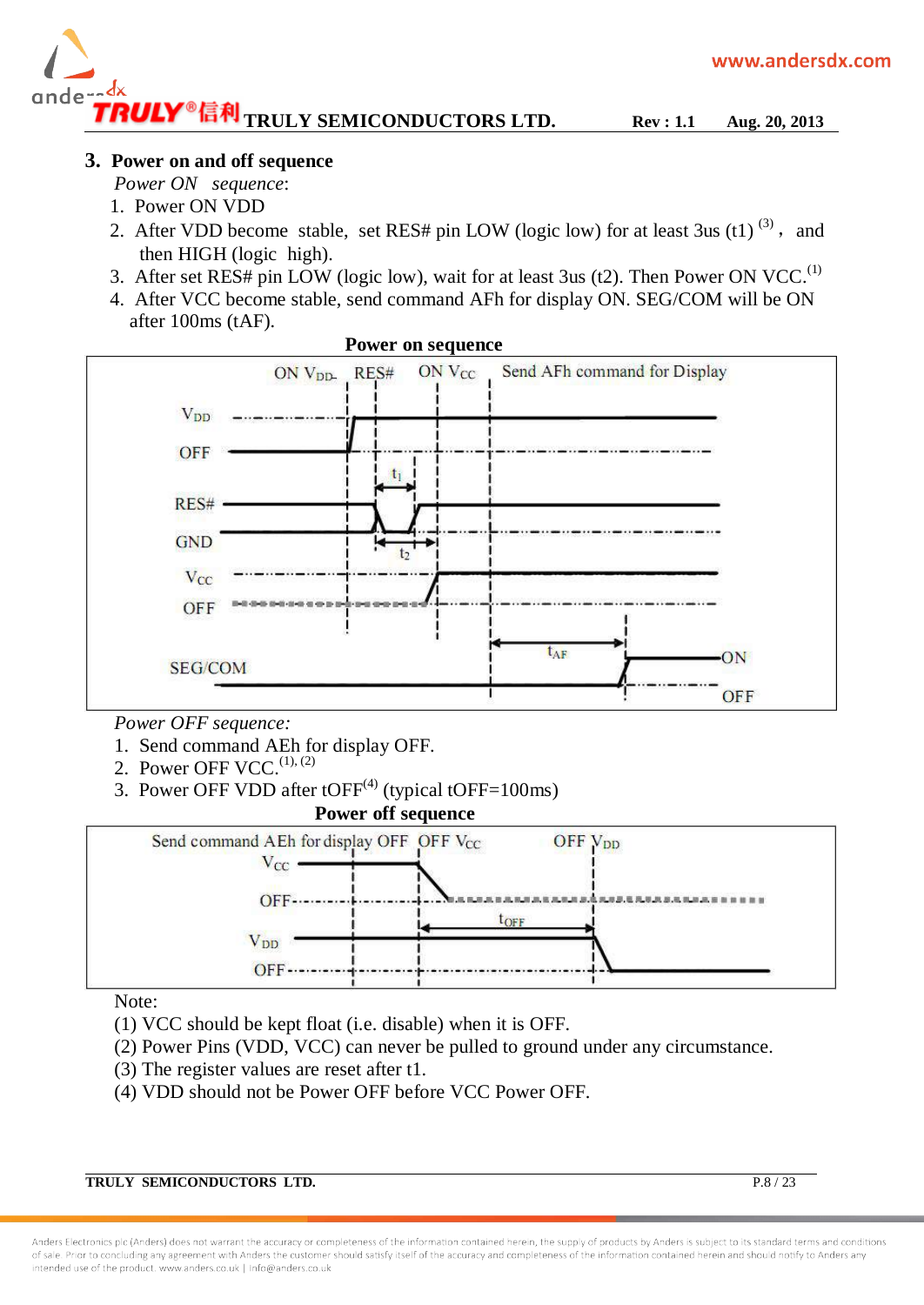

## **TRULY SEMICONDUCTORS LTD. Rev : 1.1 Aug. 20, 2013**

| $\sim$ 110.10 cm in contract $\sim$ |       |                   |         |      |      |                   |                         |  |  |  |
|-------------------------------------|-------|-------------------|---------|------|------|-------------------|-------------------------|--|--|--|
| <b>Items</b>                        |       | <b>Symbol</b>     | Min.    | Typ. | Max. | Unit              | <b>Remark</b>           |  |  |  |
| <b>Operating Luminance</b>          |       | L                 | 95      | 120  |      | cd/m <sup>2</sup> | White                   |  |  |  |
| <b>Power Consumption</b>            |       | P                 |         | 34   | 41   | mW                | 30% pixels<br><b>ON</b> |  |  |  |
|                                     |       |                   |         |      |      |                   | $L=120cd/m2$            |  |  |  |
| Frame Frequency                     |       | Fr                |         | 100  |      | Hz                |                         |  |  |  |
| <b>Color Coordinate</b>             | White | $CIE$ x           | 0.25    | 0.29 | 0.33 | <b>CIE1931</b>    | Darkroom                |  |  |  |
|                                     |       | CIE y             | 0.29    | 0.33 | 0.37 |                   |                         |  |  |  |
| <b>Response Time</b>                | Rise  | <b>Tr</b>         |         |      | 0.02 | ms                |                         |  |  |  |
|                                     | Decay | Td                |         |      | 0.02 | ms                |                         |  |  |  |
| Contrast Ratio*                     |       | Cr                | 10000:1 |      |      |                   | Darkroom                |  |  |  |
| Viewing Angle                       |       | $\wedge$ $\theta$ | 160     |      |      | Degree            |                         |  |  |  |
| Operating Life Time*                |       | Top               | 20,000  |      |      | Hours             | $L=120cd/m^2$           |  |  |  |

#### n **ELECTRO-OPTICAL CHARACTERISTICS (Ta=25℃)**

Note:

1. **120cd/m<sup>2</sup>** is based on V<sub>DD</sub>=3.0V, V<sub>CC</sub>=11.0V, contrast register value is 0x3B;

2. **Contrast ratio** is defined as follows:

Contrast ratio  $=$  Photo – detector output with OLED being "white"

Photo – detector output with OLED being "black"

3. **Life Time** is defined when the Luminance has decayed to less than 50% of the initial Luminance specification. (Odd and even chess board alternately displayed), (The initial value should be closed to the typical value after adjusting.).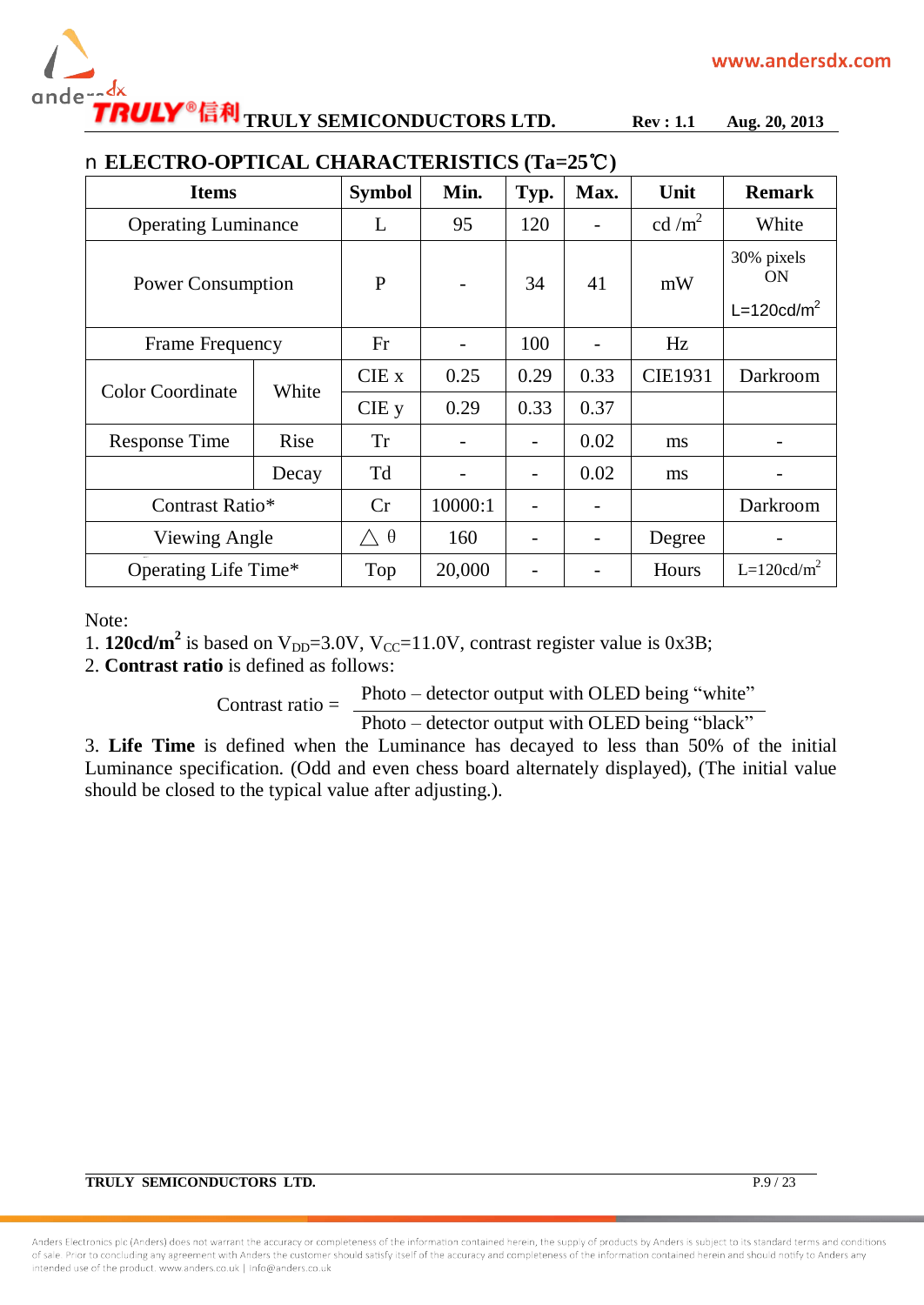

## **TRULY SEMICONDUCTORS LTD. Rev : 1.1 Aug. 20, 2013**

|                |                | n INTERFACE PIN CONNECTIONS                                                                                                                                                                                                                                                                                                |
|----------------|----------------|----------------------------------------------------------------------------------------------------------------------------------------------------------------------------------------------------------------------------------------------------------------------------------------------------------------------------|
| NO.            | <b>Symbol</b>  | <b>Description</b>                                                                                                                                                                                                                                                                                                         |
| $\mathbf{1}$   | NC             | No connection.                                                                                                                                                                                                                                                                                                             |
| $\overline{2}$ | <b>VLSS</b>    | Analog ground pin. It should be connected to VSS externally.                                                                                                                                                                                                                                                               |
| 3              | <b>VDD</b>     | Power supply pin for core logic operation.                                                                                                                                                                                                                                                                                 |
| $\overline{4}$ | CS#            | Chip select pin. (Active LOW)                                                                                                                                                                                                                                                                                              |
| 5              | RES#           | Reset pin input, when the pin is pulled low, initialization of the chip is<br>executed . Keep this pin HIGH (i.e. connected to VDD) during normal<br>operation.                                                                                                                                                            |
| 6              | D/C#           | In SPI mode, this pin is data/command control pin, when it is pulled<br>HIGH, (i.e. connected to VDD), the data at d0 (SDIN) pin is treated as<br>data. When it is pulled LOW, the data at d0 (SDIN) pin will be<br>transferred to the command register.<br>In IIC mode, this pin acts as SA0 for slave address selection. |
| $\overline{7}$ | D <sub>0</sub> | In SPI mode, this pin is serial clock input SCLK.<br>In IIC mode, this pin is used as serial clock input SCL, must be<br>connected to pull-up resistor.                                                                                                                                                                    |
| 8              | D <sub>1</sub> | In SPI mode, this pin is treated as serial data input pin SDIN.<br>In IIC mode, D1 and D2 should be tied together and serve as SDA <sub>in,</sub><br>$SDAout$ , must be connected to pull-up resistor                                                                                                                      |
| 9              | D2             | In SPI mode, D2 pin should be left open.<br>In IIC mode, D2, D1 should be tied together and serve as SDA <sub>out</sub> , SDA <sub>in.</sub>                                                                                                                                                                               |
| 10             | <b>IREF</b>    | This is segment output current reference pin. A resistor should be<br>connected between this pin and VSS to maintain the IREF current at<br>10uA.                                                                                                                                                                          |
| 11             | <b>VCOMH</b>   | The pin is for COM signal deselected voltage level. A capacitor should be<br>connected between this pin and VSS.                                                                                                                                                                                                           |
| 12             | <b>VCC</b>     | Power supply for panel driving voltage. This is also the most positive<br>power voltage                                                                                                                                                                                                                                    |
| 13             | <b>VSS</b>     | This is a ground pin.                                                                                                                                                                                                                                                                                                      |
| 14             | BS1            | MCU bus interface selection pin. When it is pulled HIGH, the interface is<br>set as IIC; the interface will be 4-wire SPI while this pin is pulled LOW.                                                                                                                                                                    |
| 15             | NC             | No connection.                                                                                                                                                                                                                                                                                                             |

#### **MCU Bus Interface Pin Selection**

| Pin name | Serial Interface | I2C Interface |
|----------|------------------|---------------|
|          |                  |               |

Note: 0 is connected to Vss 1 is connected to VDD.

#### **TRULY SEMICONDUCTORS LTD.** P.10 / 23

Anders Electronics plc (Anders) does not warrant the accuracy or completeness of the information contained herein, the supply of products by Anders is subject to its standard terms and conditions of sale. Prior to concluding any agreement with Anders the customer should satisfy itself of the accuracy and completeness of the information contained herein and should notify to Anders any intended use of the product. www.anders.co.uk | Info@anders.co.uk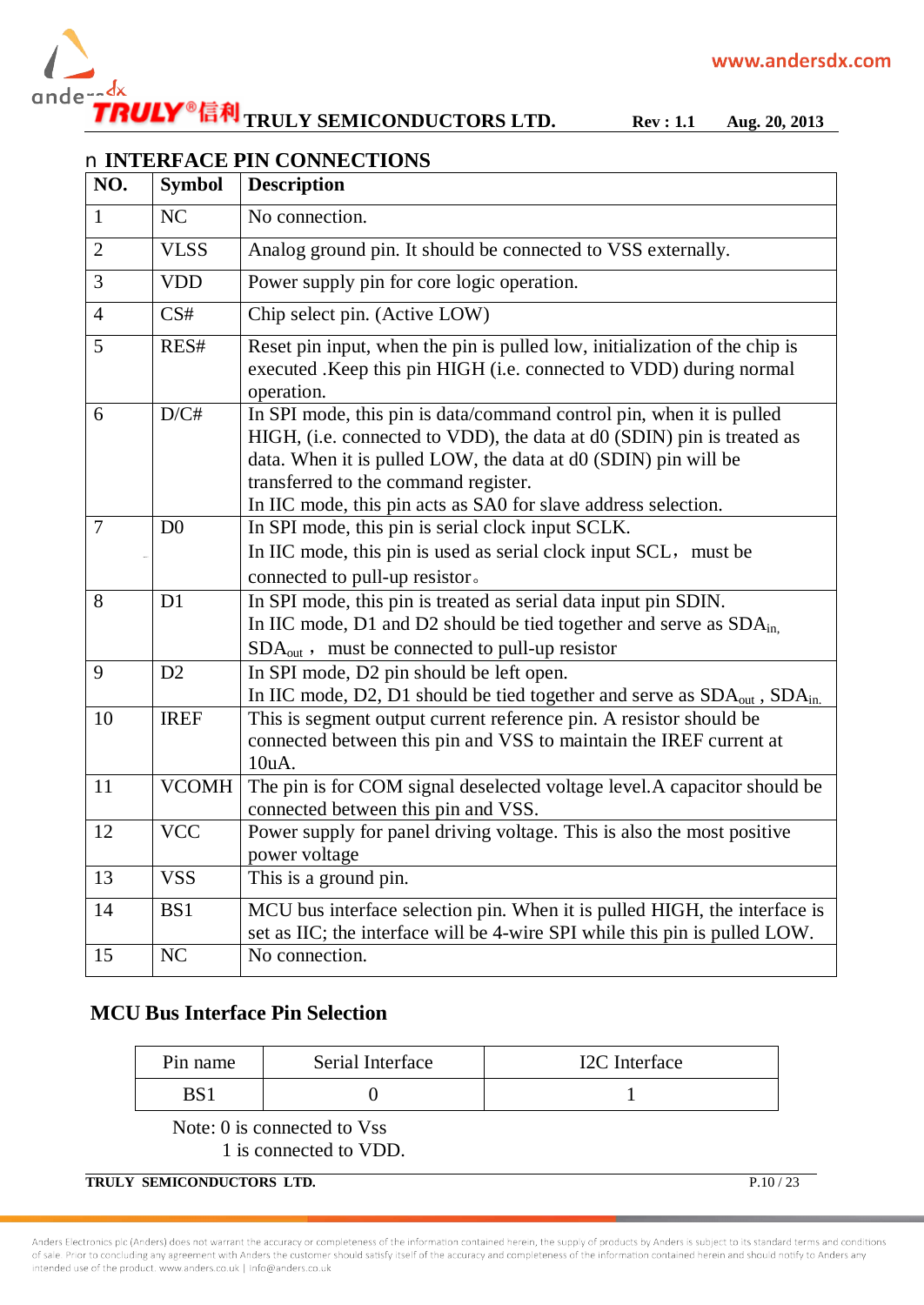

### n **COMMAND TABLE**

|                                      | <b>1. Fundamental Command Table</b> |                |                |                |                |                |                |                |                |                                     |                                                                                                                                                                                                             |
|--------------------------------------|-------------------------------------|----------------|----------------|----------------|----------------|----------------|----------------|----------------|----------------|-------------------------------------|-------------------------------------------------------------------------------------------------------------------------------------------------------------------------------------------------------------|
|                                      | D/C#Hex                             | D7             | D6             | D5             | D <sub>4</sub> | D <sub>3</sub> | D2             | D <sub>1</sub> | D <sub>0</sub> | Command                             | <b>Description</b>                                                                                                                                                                                          |
| o                                    | 81                                  | n              | $\mathbf{0}$   | $\Omega$       | $\overline{0}$ | $\Omega$       | $\overline{0}$ | $\Omega$       | 1              | <b>Set Contrast</b>                 | Double byte command to select 1 out of 256 contrast                                                                                                                                                         |
| o                                    | A[7:0]                              | A,             | A <sub>6</sub> | Ae             | $A_4$          | Ar             | As             | $A_1$          | $A_0$          | Control                             | steps. Contrast increases as the value increases.<br>$RESET = 7Fh$ )                                                                                                                                        |
| O                                    | A4/AS                               | $\mathbf{1}$   | $\bf{0}$       | ı              | $\overline{0}$ | $\Omega$       | $\mathbf{I}$   | 0              | $X_0$          | ОN                                  | Entire Display A4h, X <sub>0</sub> =0b: Resume to RAM content display (RESET).<br>Output follows RAM content<br>A5h, X <sub>0</sub> -1b: Entire display ON<br>Output ignores RAM content                    |
| o                                    | A6/A7                               | $\mathbf{1}$   | $\mathbf{0}$   | 1              | $\theta$       | $\Omega$       | $\mathbf{I}$   | 4              | $X_0$          | Set<br>Normal/Inverse<br>Display    | A6h, X[0]=0b: Normal display (RESET)<br>0 in RAM: OFF in display panel<br>1 in RAM: ON in display panel<br>A7h, X[0]=1b: Inverse display<br>0 in RAM: ON in display panel<br>1 in RAM: OFF in display panel |
| G                                    | AE<br>AF                            | 1              | $\bf{0}$       | л              | $\bf{0}$       | л              | I              | 1              | $X_0$          | <b>Set Display</b><br><b>ON/OFF</b> | AEh, X[0]=0b:Display OFF (sleep mode) (RESET).<br>AFh X[0]-1b:Display ON in normal mode                                                                                                                     |
|                                      | 2. Scrolling Command Table          |                |                |                |                |                |                |                |                |                                     |                                                                                                                                                                                                             |
|                                      | $D/C\#Hex$                          | D7             | D <sub>6</sub> | D5             | D <sub>4</sub> | D3             | D2             | D1             | D <sub>0</sub> | Command                             | <b>Description</b>                                                                                                                                                                                          |
| $\overline{0}$                       | 26/27                               | $\overline{0}$ | $\overline{0}$ | $\mathbf{1}$   | $\overline{0}$ | $\overline{0}$ | $\mathbf{I}$   | 1              | $X_0$          | Continuous                          | 26h, X[0]=0, Right Horizontal Scroll                                                                                                                                                                        |
| $ 0\rangle$                          | A[7:0]                              | $\overline{0}$ | $\overline{0}$ | $\overline{0}$ | $\overline{0}$ | $\overline{0}$ | $\sigma$       | $\overline{0}$ | $\Omega$       | Horizontal                          | 27h, X[0]-1, Left Horizontal Scroll                                                                                                                                                                         |
|                                      |                                     | ×              | ×              | *              | ¥              | *              |                |                |                | Scroll Setup                        | (Horizontal scroll by 1 column)                                                                                                                                                                             |
| $\vert 0 \vert$                      | B[2:0]                              | ×              |                | *              | ¥              |                | B <sub>2</sub> | $B_1$          | $B_0$          |                                     |                                                                                                                                                                                                             |
| $\vert_0$                            | C[2:0]                              |                | *              |                |                | *              | C <sub>2</sub> | $C_1$          | $C_0$          |                                     | A[7:0]: Dummy byte (Set as 00h)                                                                                                                                                                             |
|                                      | D[2:0]                              | ×              | *              | *              | ¥              | *              | D <sub>2</sub> | D.             | $D_{\alpha}$   |                                     |                                                                                                                                                                                                             |
| $\begin{matrix} 0 \\ 0 \end{matrix}$ | E[7:0]                              | $\mathbf{0}$   | $\overline{0}$ | $\Omega$       | $\mathbf 0$    | $\overline{0}$ | $\Omega$       | $\overline{0}$ | $\overline{0}$ |                                     | B[2:0]: Define start page address                                                                                                                                                                           |
| $\overline{0}$                       | F[7:0]                              | $\mathbf{1}$   | $\mathbf{I}$   | $\mathbf{1}$   | $\mathbf{F}$   | $\mathbf{I}$   | $\mathbf{F}$   | $\mathbf{I}$   | $\mathbf{F}$   |                                     | 000b - PAGE0 011b - PAGE3 110b - invalid                                                                                                                                                                    |
|                                      |                                     |                |                |                |                |                |                |                |                |                                     | 001b - PAGE1 100b - PAGE4 1111b - invalid                                                                                                                                                                   |
|                                      |                                     |                |                |                |                |                |                |                |                |                                     | $010b - PAGE2$ $101b - invalid$                                                                                                                                                                             |
|                                      |                                     |                |                |                |                |                |                |                |                |                                     |                                                                                                                                                                                                             |
|                                      |                                     |                |                |                |                |                |                |                |                |                                     | C[2:0]: Set time interval between each scroll step in<br>terms of frame frequency                                                                                                                           |
|                                      |                                     |                |                |                |                |                |                |                |                |                                     | $100b - 3$ frames<br>$000b - 5$ frames                                                                                                                                                                      |
|                                      |                                     |                |                |                |                |                |                |                |                |                                     | $001b - 64$ frames<br>$101b - 4$ frames                                                                                                                                                                     |
|                                      |                                     |                |                |                |                |                |                |                |                |                                     | $010b - 128$ frames<br>$110b - 25$ frame                                                                                                                                                                    |
|                                      |                                     |                |                |                |                |                |                |                |                |                                     | $011b - 256$ frames<br>$111b - 2$ frame                                                                                                                                                                     |
|                                      |                                     |                |                |                |                |                |                |                |                |                                     |                                                                                                                                                                                                             |
|                                      |                                     |                |                |                |                |                |                |                |                |                                     | $D[2:0]$ : Define end page address                                                                                                                                                                          |
|                                      |                                     |                |                |                |                |                |                |                |                |                                     | 000b - PAGE0 011b - PAGE3 110b - invalid                                                                                                                                                                    |
|                                      |                                     |                |                |                |                |                |                |                |                |                                     | 001b - PAGE1 100b - PAGE4 111b - invalid                                                                                                                                                                    |
|                                      |                                     |                |                |                |                |                |                |                |                |                                     | $010b - PAGE2$ $101b - invalid$                                                                                                                                                                             |
|                                      |                                     |                |                |                |                |                |                |                |                |                                     | The value of D[2:0] must be larger or equal to<br>B[2:0]                                                                                                                                                    |
|                                      |                                     |                |                |                |                |                |                |                |                |                                     | E[7:0]: Dummy byte (Set as 00h)                                                                                                                                                                             |
|                                      |                                     |                |                |                |                |                |                |                |                |                                     | F[7:0]: Dummy byte (Set as FFh)                                                                                                                                                                             |

#### **TRULY SEMICONDUCTORS LTD.** P.11/23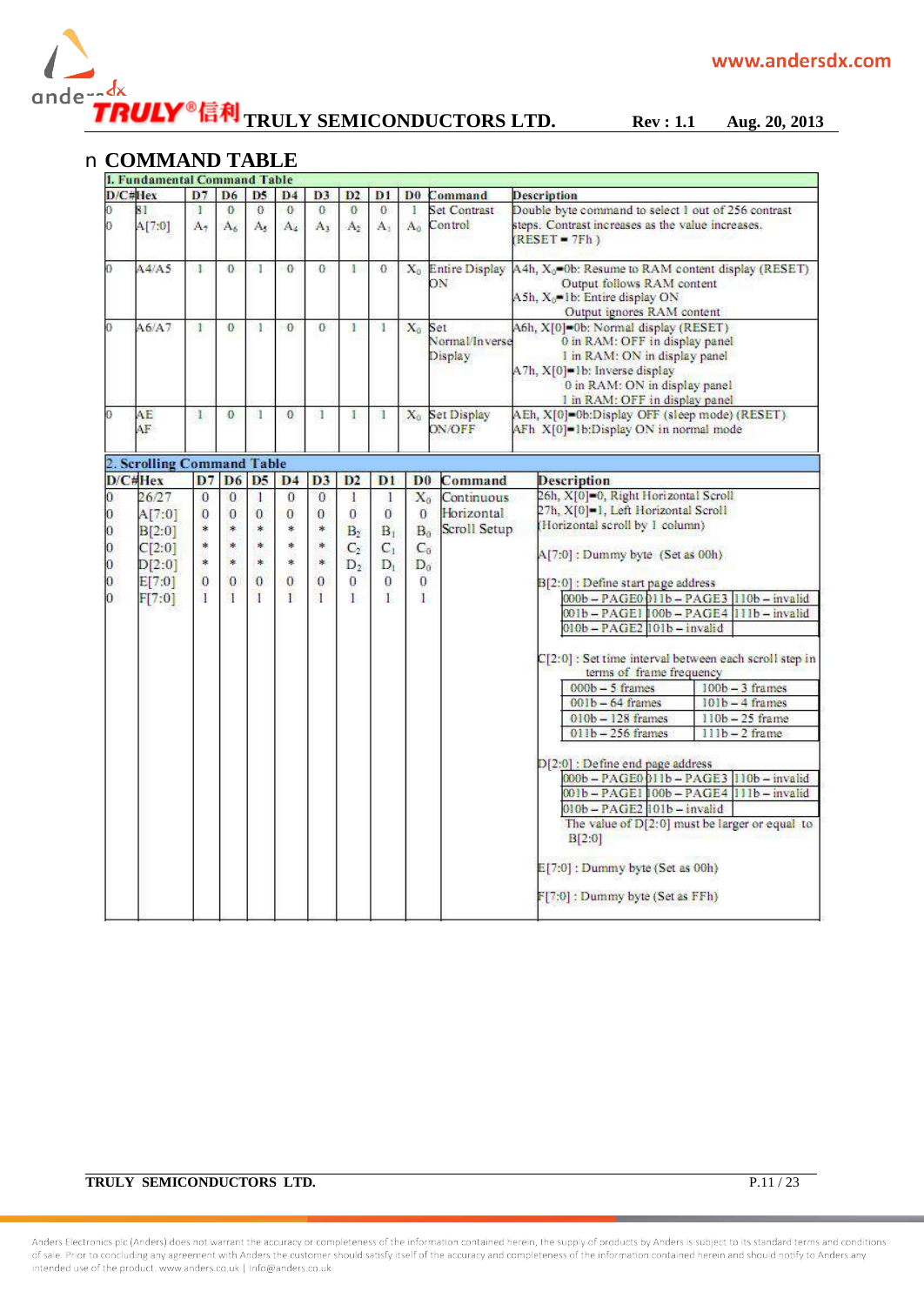

|             | 2. Scrolling Command Table |    |   |       |       |       |                |                |               |                 |                                                                        |
|-------------|----------------------------|----|---|-------|-------|-------|----------------|----------------|---------------|-----------------|------------------------------------------------------------------------|
| $D/C\#$ Hex |                            | D7 |   | D6 D5 | D4    | D3    | D <sub>2</sub> | Dl             | $\mathbf{D}0$ | Command         | Description                                                            |
| 0           | 29/2A                      | 0  | 0 | 1     | 0     | 1     | 0              | $X_1$          | $X_0$         | Continuous      | 29h, X <sub>1</sub> X <sub>0</sub> =01b: Vertical and Right Horizontal |
| 0           | A[2:0]                     | 0  | 0 | 0     | 0     | 0     | 0              | 0              | 0             | Vertical and    | Scroll                                                                 |
|             |                            | 求  | 冰 | 家     | 冰     | 冰     |                |                |               | Horizontal      |                                                                        |
| 0           | B[2:0]                     | 水  | 車 | 水     | 車     | 家     | B <sub>2</sub> | B <sub>1</sub> | $B_0$         |                 |                                                                        |
| 0           | C[2:0]                     |    |   |       |       |       | $C_2$          | $C_1$          | $C_0$         | Scroll Setup    | $2Ah, X_1X_0=10b$ : Vertical and Left Horizontal                       |
| 0           | D[2:0]                     | 求  | 冰 | 水     | *     | *     | D <sub>2</sub> | $D_1$          | $D_0$         |                 | Scroll                                                                 |
| 0           | E[5:0]                     | 車  | 車 | Eς    | $E_4$ | $E_3$ | E <sub>2</sub> | $E_1$          | $E_0$         |                 | (Horizontal scroll by 1 column)                                        |
|             |                            |    |   |       |       |       |                |                |               |                 |                                                                        |
|             |                            |    |   |       |       |       |                |                |               |                 | A[7:0] : Dummy byte (Set as 00h)                                       |
|             |                            |    |   |       |       |       |                |                |               |                 |                                                                        |
|             |                            |    |   |       |       |       |                |                |               |                 | B[2:0] : Define start page address                                     |
|             |                            |    |   |       |       |       |                |                |               |                 | 000b-PAGE0<br>$011b - PAGE3$<br>110b - invalid                         |
|             |                            |    |   |       |       |       |                |                |               |                 | 001b - PAGE1<br>100b - PAGE4<br>111b-invalid                           |
|             |                            |    |   |       |       |       |                |                |               |                 | 010b - PAGE2<br>101b - invalid                                         |
|             |                            |    |   |       |       |       |                |                |               |                 |                                                                        |
|             |                            |    |   |       |       |       |                |                |               |                 | C[2:0] : Set time interval between each scroll                         |
|             |                            |    |   |       |       |       |                |                |               |                 | step in terms of frame frequency                                       |
|             |                            |    |   |       |       |       |                |                |               |                 | $000b - 5$ frames<br>$100b - 3$ frames                                 |
|             |                            |    |   |       |       |       |                |                |               |                 | $001b - 64$ frames<br>$101b - 4$ frames                                |
|             |                            |    |   |       |       |       |                |                |               |                 | $010b - 128$ frames<br>$110b - 25$ frame                               |
|             |                            |    |   |       |       |       |                |                |               |                 | $011b - 256$ frames<br>$111b - 2$ frame                                |
|             |                            |    |   |       |       |       |                |                |               |                 |                                                                        |
|             |                            |    |   |       |       |       |                |                |               |                 | D[2:0] : Define end page address                                       |
|             |                            |    |   |       |       |       |                |                |               |                 | 000b - PAGE0 011b - PAGE3<br>110b - invalid                            |
|             |                            |    |   |       |       |       |                |                |               |                 | 001b – PAGE1<br>100b - PAGE4<br>111b - invalid                         |
|             |                            |    |   |       |       |       |                |                |               |                 | 010b - PAGE2   101b - invalid                                          |
|             |                            |    |   |       |       |       |                |                |               |                 | The value of D[2:0] must be larger or equal                            |
|             |                            |    |   |       |       |       |                |                |               |                 | to $B[2:0]$                                                            |
|             |                            |    |   |       |       |       |                |                |               |                 |                                                                        |
|             |                            |    |   |       |       |       |                |                |               |                 | E[5:0] : Vertical scrolling offset                                     |
|             |                            |    |   |       |       |       |                |                |               |                 | e.g. $E[5:0] = 01h$ refer to offset =1 row                             |
|             |                            |    |   |       |       |       |                |                |               |                 | $E[5:0] = 26h$ refer to offset = 38 rows                               |
|             |                            |    |   |       |       |       |                |                |               |                 |                                                                        |
|             |                            |    |   |       |       |       |                |                |               |                 | Note                                                                   |
|             |                            |    |   |       |       |       |                |                |               |                 |                                                                        |
|             |                            |    |   |       |       |       |                |                |               |                 | $\binom{1}{1}$ No continuous vertical scrolling is available.          |
| O           | 2Е                         | 0  |   |       | 0     |       |                |                |               |                 |                                                                        |
|             |                            |    | 0 | 1     |       | 1     | 1              | 1              | 0             | Deactivate      | Stop scrolling that is configured by command                           |
|             |                            |    |   |       |       |       |                |                |               | scroll          | 26h/27h/29h/2Ah.                                                       |
|             |                            |    |   |       |       |       |                |                |               |                 |                                                                        |
|             |                            |    |   |       |       |       |                |                |               |                 |                                                                        |
|             |                            |    |   |       |       |       |                |                |               |                 | Note                                                                   |
|             |                            |    |   |       |       |       |                |                |               |                 | $^{(1)}$ After sending 2Eh command to deactivate the                   |
|             |                            |    |   |       |       |       |                |                |               |                 | scrolling action, the ram data needs to be rewritten.                  |
|             |                            |    |   |       |       |       |                |                |               |                 |                                                                        |
| O           | 2Ε                         | 0  | 0 | 1     | 0     | 1     | 1              | 1              | 1             | Activate scroll | Start scrolling that is configured by the                              |
|             |                            |    |   |       |       |       |                |                |               |                 | scrolling setup commands :26h/27h/29h/2Ah                              |
|             |                            |    |   |       |       |       |                |                |               |                 | with the following valid sequences:                                    |
|             |                            |    |   |       |       |       |                |                |               |                 |                                                                        |
|             |                            |    |   |       |       |       |                |                |               |                 | .2Fh: Valid command sequence 1: 26h                                    |
|             |                            |    |   |       |       |       |                |                |               |                 |                                                                        |
|             |                            |    |   |       |       |       |                |                |               |                 | Valid command sequence 2: 27h ;2Fh.                                    |
|             |                            |    |   |       |       |       |                |                |               |                 | Valid command sequence 3: 29h ;2Fh.                                    |
|             |                            |    |   |       |       |       |                |                |               |                 | Valid command sequence 4: 2Ah ;2Fh.                                    |
|             |                            |    |   |       |       |       |                |                |               |                 |                                                                        |
|             |                            |    |   |       |       |       |                |                |               |                 |                                                                        |
|             |                            |    |   |       |       |       |                |                |               |                 | For example, if "26h; 2Ah; 2Fh." commands                              |
|             |                            |    |   |       |       |       |                |                |               |                 | are issued, the setting in the last scrolling setup                    |
|             |                            |    |   |       |       |       |                |                |               |                 | command, i.e. 2Ah in this case, will be                                |
|             |                            |    |   |       |       |       |                |                |               |                 | executed. In other words, setting in the last                          |
|             |                            |    |   |       |       |       |                |                |               |                 |                                                                        |
|             |                            |    |   |       |       |       |                |                |               |                 | scrolling setup command overwrites the setting                         |
|             |                            |    |   |       |       |       |                |                |               |                 | in the previous scrolling setup commands.                              |
|             |                            |    |   |       |       |       |                |                |               |                 |                                                                        |

**TRULY SEMICONDUCTORS LTD.** P.12 / 23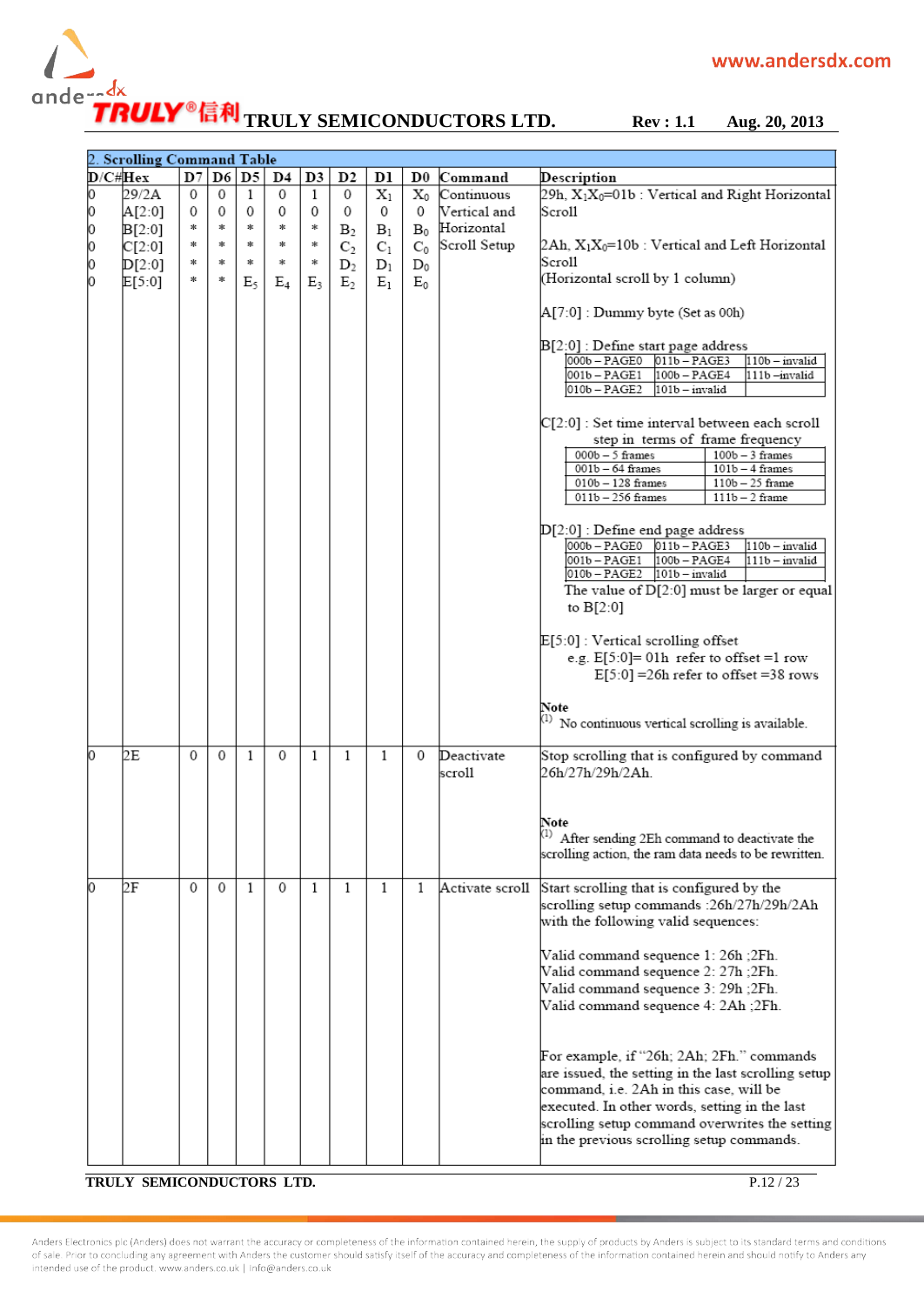

|             | 2. Scrolling Command Table              |    |          |              |          |             |                |                |   |                |                       |                                                                                                     |
|-------------|-----------------------------------------|----|----------|--------------|----------|-------------|----------------|----------------|---|----------------|-----------------------|-----------------------------------------------------------------------------------------------------|
| $D/C\#$ Hex |                                         | D7 |          | D6 D5        | D4       | D3          | D2             | Dl             |   | $\mathbf{D}0$  | Command               | Description                                                                                         |
| 0           | A3                                      | 1  | 0        | $\mathbf{1}$ | 0        | $\mathbf 0$ | 0              | $\mathbf{1}$   |   | $\mathbf{1}$   | Set Vertical          | A[5:0] : Set No. of rows in top fixed area. The                                                     |
| 0           | A[5:0]                                  | *  | *        | $A_5$        | $A_4$    | $A_3$       | $A_2$          | A <sub>1</sub> |   | $A_0$          | Scroll Area           | No. of rows in top fixed area is                                                                    |
| 0           | B[5:0]                                  | *  | 車        | $B_5$        | $B_4$    | $B_3$       | B <sub>2</sub> | B <sub>1</sub> |   | B <sub>0</sub> |                       | referenced to the top of the                                                                        |
|             |                                         |    |          |              |          |             |                |                |   |                |                       | GDDRAM (i.e. row 0). [RESET = 0d]                                                                   |
|             |                                         |    |          |              |          |             |                |                |   |                |                       |                                                                                                     |
|             |                                         |    |          |              |          |             |                |                |   |                |                       | B[5:0] : Set No. of rows in scroll area. This is                                                    |
|             |                                         |    |          |              |          |             |                |                |   |                |                       | the number of rows to be used for                                                                   |
|             |                                         |    |          |              |          |             |                |                |   |                |                       | vertical scrolling. The scroll area                                                                 |
|             |                                         |    |          |              |          |             |                |                |   |                |                       | starts in the first row below the top                                                               |
|             |                                         |    |          |              |          |             |                |                |   |                |                       | fixed area. $[RESET = 39d]$                                                                         |
|             |                                         |    |          |              |          |             |                |                |   |                |                       | Note                                                                                                |
|             |                                         |    |          |              |          |             |                |                |   |                |                       | <sup>(1)</sup> A[5:0]+B[5:0] <= MUX ratio                                                           |
|             |                                         |    |          |              |          |             |                |                |   |                |                       | <sup>(2)</sup> B[5:0] <= MUX ratio                                                                  |
|             |                                         |    |          |              |          |             |                |                |   |                |                       | $^{(3a)}$ Vertical scrolling offset (E[5:0] in 29h/2Ah) <                                           |
|             |                                         |    |          |              |          |             |                |                |   |                |                       | B[5:0]<br>(3b) Set Display Start Line (X5X4X3X2X1X0 of                                              |
|             |                                         |    |          |              |          |             |                |                |   |                |                       | $40h - 66h$ ) < B[5:0]                                                                              |
|             |                                         |    |          |              |          |             |                |                |   |                |                       | (4) The last row of the scroll area shifts to the first                                             |
|             |                                         |    |          |              |          |             |                |                |   |                |                       | row of the scroll area.                                                                             |
|             |                                         |    |          |              |          |             |                |                |   |                |                       | (5) For 39d MUX display                                                                             |
|             |                                         |    |          |              |          |             |                |                |   |                |                       | $A[5:0] = 0$ , $B[5:0] = 39$ : whole area scrolls                                                   |
|             |                                         |    |          |              |          |             |                |                |   |                |                       | $A[5:0] = 0$ , $B[5:0] < 39$ : top area scrolls<br>$A[5:0] + B[5:0] \leq 39$ : central area scrolls |
|             |                                         |    |          |              |          |             |                |                |   |                |                       | $A[5:0] + B[5:0] = 39$ : bottom area scrolls                                                        |
|             |                                         |    |          |              |          |             |                |                |   |                |                       |                                                                                                     |
|             | <b>Addressing Setting Command Table</b> |    |          |              |          |             |                |                |   |                |                       |                                                                                                     |
| $D/C\#$ Hex |                                         | D7 | D6       | D5           | D4       | D3          | D <sub>2</sub> | Dl             |   |                | D0 Command            | Description                                                                                         |
|             | 00~0F                                   | 0  | 0        | $\Omega$     | $\Omega$ | $X_3$       | $X_2$          | $X_1$          |   |                |                       | $X_0$ Set Lower Column Set the lower nibble of the column start                                     |
|             |                                         |    |          |              |          |             |                |                |   |                | Start Address for     | address register for Page Addressing Mode                                                           |
|             |                                         |    |          |              |          |             |                |                |   |                | Page Addressing       | using X[3:0] as data bits. The initial display                                                      |
|             |                                         |    |          |              |          |             |                |                |   |                | Mode                  | line register is reset to 0000b after RESET.                                                        |
|             |                                         |    |          |              |          |             |                |                |   |                |                       |                                                                                                     |
|             |                                         |    |          |              |          |             |                |                |   |                |                       | Note                                                                                                |
|             |                                         |    |          |              |          |             |                |                |   |                |                       | (1) This command is only for page addressing mode.                                                  |
|             |                                         |    |          |              |          |             |                |                |   |                |                       |                                                                                                     |
| 0           | $10 - 17$                               | 0  | $\Omega$ | 0            | 1        | 0           | $X_2$          | $X_1$          |   |                | $X_0$ Set Higher      | Set the higher nibble of the column start                                                           |
|             |                                         |    |          |              |          |             |                |                |   |                | Column Start          | address register for Page Addressing Mode                                                           |
|             |                                         |    |          |              |          |             |                |                |   |                | Address for Page      | using X[2:0] as data bits. The initial display                                                      |
|             |                                         |    |          |              |          |             |                |                |   |                |                       | Addressing Mode line register is reset to 0000b after RESET.                                        |
|             |                                         |    |          |              |          |             |                |                |   |                |                       | Note                                                                                                |
|             |                                         |    |          |              |          |             |                |                |   |                |                       | (1) This command is only for page addressing mode.                                                  |
|             |                                         |    |          |              |          |             |                |                |   |                |                       |                                                                                                     |
| 0           | 20                                      | 0  | 0        | 1            | 0        | 0           | 0              | 0              | 0 |                | Set Memory            | $A[1:0] = 00b$ , Horizontal Addressing Mode                                                         |
| 0           | A[1:0]                                  |    | 冰        | 宋            | 冰        | *           | 冰              | A <sub>1</sub> |   |                | $A_0$ Addressing Mode | $A[1:0] = 01b$ , Vertical Addressing Mode                                                           |
|             |                                         |    |          |              |          |             |                |                |   |                |                       | A[1:0] = 10b, Page Addressing Mode                                                                  |
|             |                                         |    |          |              |          |             |                |                |   |                |                       | (RESET)                                                                                             |
|             |                                         |    |          |              |          |             |                |                |   |                |                       | $A[1:0] = 11b$ , Invalid                                                                            |
|             |                                         |    |          |              |          |             |                |                |   |                |                       |                                                                                                     |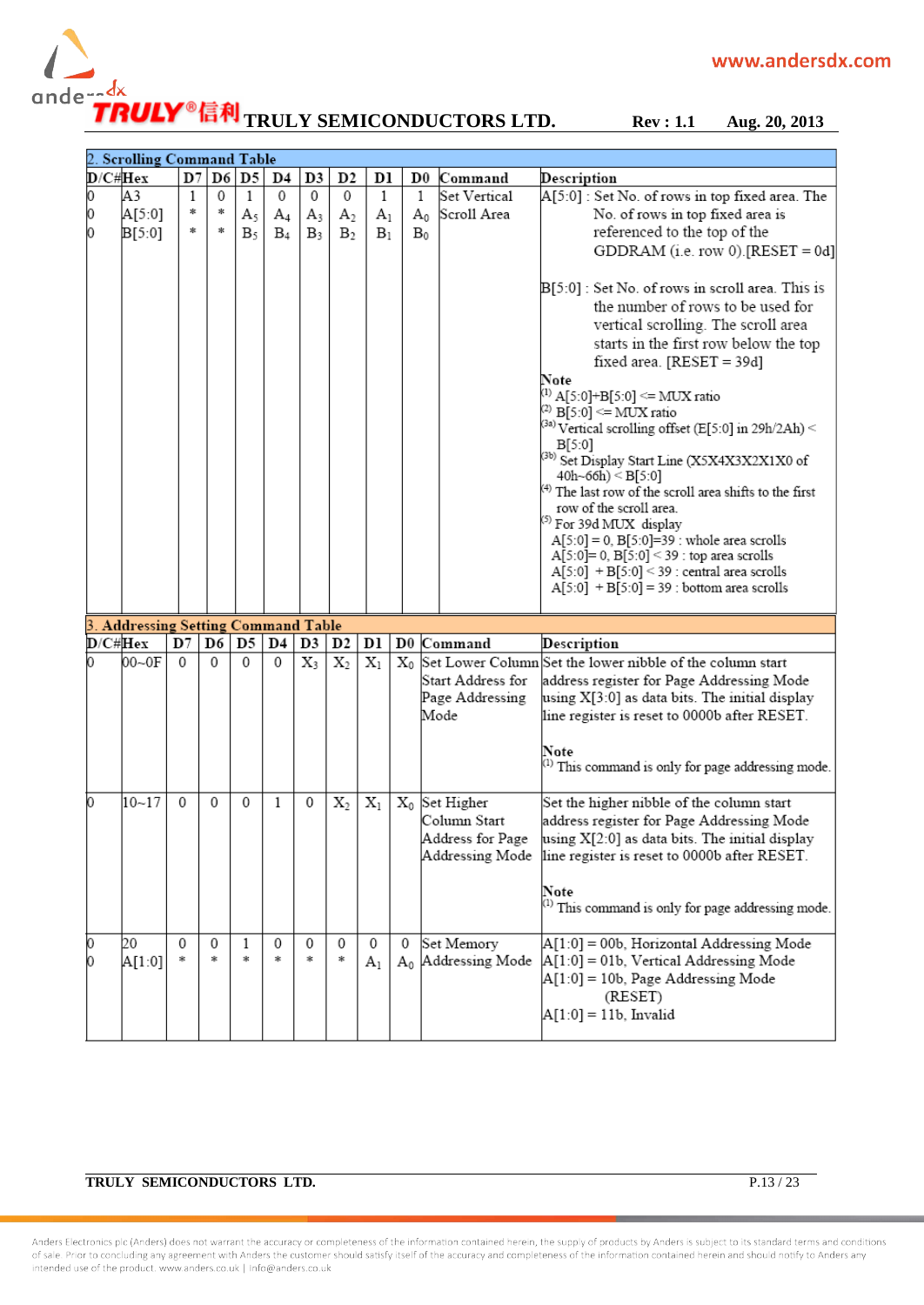

|             | 3. Addressing Setting Command Table |               |              |              |             |          |                                  |                                  |                |                                                                          |                                                                                 |
|-------------|-------------------------------------|---------------|--------------|--------------|-------------|----------|----------------------------------|----------------------------------|----------------|--------------------------------------------------------------------------|---------------------------------------------------------------------------------|
| $D/C\#$ Hex |                                     | D7            |              | D6 D5        | D4          | D3       | D <sub>2</sub>                   | D1                               |                | D0 Command                                                               | Description                                                                     |
| O           | 21                                  | $\Omega$      | $\Omega$     | $\mathbf{1}$ | $\mathbf 0$ | $\theta$ | $\Omega$                         | $\Omega$                         | 1              | Set Column                                                               | Setup column start and end address                                              |
| Ю           | A[6:0]                              | 寧             | $A_6$        | $A_5$        | $A_4$       | $A_3$    | $A_2$                            | A <sub>1</sub>                   | $A_0$          | Address                                                                  | A[6:0] : Column start address, range : 0-127d,                                  |
| 0           | B[6:0]                              | 家             | $B_6$        | $B_5$        | $B_4$       | $B_3$    | B <sub>2</sub>                   | B <sub>1</sub>                   | $B_0$          |                                                                          | $(RESET=0d)$                                                                    |
|             |                                     |               |              |              |             |          |                                  |                                  |                |                                                                          | B[6:0]: Column end address, range : 0-127d,<br>$(REST = 127d)$                  |
|             |                                     |               |              |              |             |          |                                  |                                  |                |                                                                          | Note<br>(1) This command is only for horizontal or vertical<br>addressing mode. |
| 0           | 22                                  | 0             | 0            | 1            | 0           | 0        | 0                                | 1                                | 0              | Set Page Address                                                         | Setup page start and end address                                                |
| 0<br>O      | A[2:0]<br>B[2:0]                    | $\frac{1}{2}$ | 家<br>家       | \$.<br>ŵ.    | 冰<br>冰      | 咏<br>咏   | A <sub>2</sub><br>B <sub>2</sub> | A <sub>1</sub><br>B <sub>1</sub> | $A_0$<br>$B_0$ |                                                                          | A[2:0] : Page start Address, range : 0-4d,<br>$(REST = 0d)$                     |
|             |                                     |               |              |              |             |          |                                  |                                  |                |                                                                          | B[2:0] : Page end Address, range : 0-4d,<br>$(REST = 4d)$                       |
|             |                                     |               |              |              |             |          |                                  |                                  |                |                                                                          | Note<br>(1) This command is only for horizontal or vertical<br>addressing mode. |
| b           | $B0 - B4$                           | $\mathbf{1}$  | $\Omega$     | $\mathbf{1}$ | 1           | $\Omega$ | $X_2$                            | $X_1$                            |                | $X_0$ Set<br>Page                                                        | StartSet GDDRAM Page Start Address                                              |
|             |                                     |               |              |              |             |          |                                  |                                  |                |                                                                          | Address for Page(PAGE0~PAGE4) for Page Addressing Mode                          |
|             |                                     |               |              |              |             |          |                                  |                                  |                | Addressing Mode using $X[2:0]$ .                                         |                                                                                 |
|             |                                     |               |              |              |             |          |                                  |                                  |                |                                                                          | Note<br>(1) This command is only for page addressing mode.                      |
|             |                                     |               |              |              |             |          |                                  |                                  |                | Hardware Configuration (Panel resolution & layout related) Command Table |                                                                                 |
| D/C#Hex     |                                     | D7            | D6           | D5           | D4          | D3       | D <sub>2</sub>                   | Dl                               | $\mathbf{D}0$  | Command                                                                  | Description                                                                     |
|             | 40~66                               | $^{0}$        | 1            | $X_5$        | $X_4$       | $X_3$    | $X_2$                            | $X_1$                            | $\rm X_0$      | Set Display Start                                                        | Set display RAM display offset from 0d-38d                                      |
|             |                                     |               |              |              |             |          |                                  |                                  |                | Line                                                                     | using $X_5X_4X_3X_2X_1X_0$ .                                                    |
|             |                                     |               |              |              |             |          |                                  |                                  |                |                                                                          | Display offset is reset to 000000b during                                       |
|             |                                     |               |              |              |             |          |                                  |                                  |                |                                                                          | RESET.                                                                          |
| 0           | A0/A1                               | 1             | $\Omega$     | 1            | $\Omega$    | 0        | 0                                | 0                                | $\rm X_0$      | Set Segment Re-                                                          | A0h, X[0]=0b: column address 0 is mapped to                                     |
|             |                                     |               |              |              |             |          |                                  |                                  |                | map                                                                      | SEG0 (RESET)                                                                    |
|             |                                     |               |              |              |             |          |                                  |                                  |                |                                                                          | A1h, X[0]=1b: column address 127 is mapped<br>to SEG0                           |
| 0           | A8                                  | 1             | 0            | 1            | 0           | 1        | 0                                | 0                                | 0              | Set Multiplex                                                            | Set MUX ratio to N+1 MUX                                                        |
| 0           | A[5:0]                              | 家             | Ŵ.           | $A_5$        | $A_4$       | $A_3$    | A <sub>2</sub>                   | A <sub>1</sub>                   | $A_0$          | Ratio                                                                    | N=A[5:0] : from 16MUX to 39MUX, RESET=                                          |
|             |                                     |               |              |              |             |          |                                  |                                  |                |                                                                          | 100110b (i.e.38d, 39Mux)                                                        |
|             |                                     |               |              |              |             |          |                                  |                                  |                |                                                                          | $A[5:0]$ from 0 to 14 are invalid entry.                                        |
| 0           | CO/C8                               | 1             | $\mathbf{1}$ | $\Omega$     | 0           | $X_3$    | 0                                | $\Omega$                         | $\mathbf{0}$   | Set COM Output                                                           | C0h, X[3]=0b: normal mode (RESET) Scan                                          |
|             |                                     |               |              |              |             |          |                                  |                                  |                | Scan Direction                                                           | from COM0 to COM[N-1]                                                           |
|             |                                     |               |              |              |             |          |                                  |                                  |                |                                                                          | C8h, X[3]=1b: remapped mode. Scan from                                          |
|             |                                     |               |              |              |             |          |                                  |                                  |                |                                                                          | COM[N-1] to COM0                                                                |
|             |                                     |               |              |              |             |          |                                  |                                  |                |                                                                          | Where N is the Multiplex ratio.                                                 |
| 0           | D3                                  | 1             | 1            | 0            | 1           | 0        | 0                                | 1                                | 1              |                                                                          | Set Display Offset Set vertical shift by COM from 0d~38d.                       |
| 0           | A[5:0]                              | s)            | \$           | A5           | $A_4$       | $A_3$    | $A_2$                            | A <sub>1</sub>                   | $A_0$          |                                                                          | The value is reset to 00h after RESET.                                          |
|             |                                     |               |              |              |             |          |                                  |                                  |                |                                                                          |                                                                                 |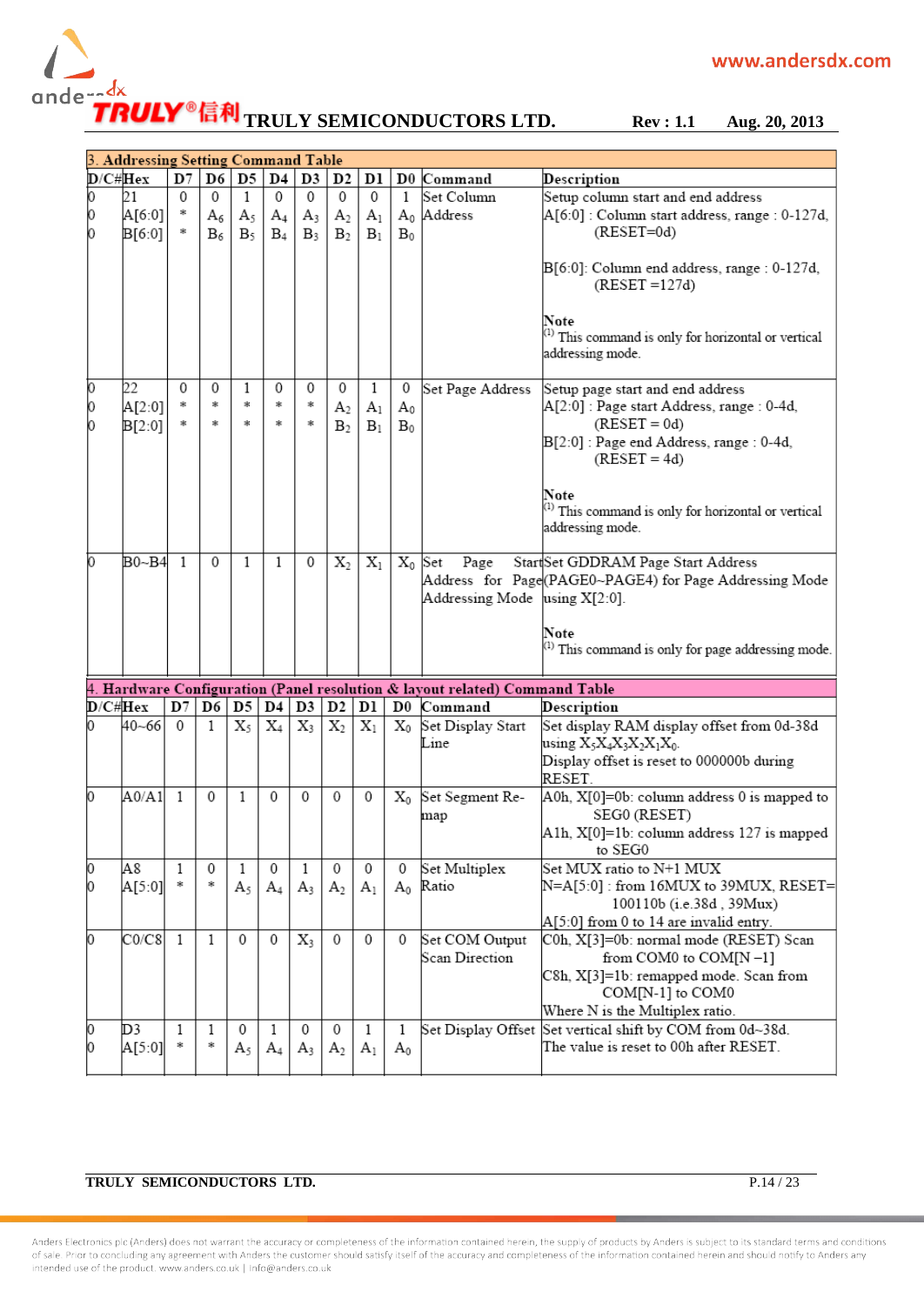

| 4. Hardware Configuration (Panel resolution & layout related) Command Table |    |        |         |    |         |  |     |                |               |                                               |
|-----------------------------------------------------------------------------|----|--------|---------|----|---------|--|-----|----------------|---------------|-----------------------------------------------|
| $\mathbf{D}/\mathbf{C}\# \mathbf{Hex}$                                      | D7 | D6     | D5 I    | D4 | D3   D2 |  | D1. | $_{\text{D}0}$ | Command       | Description                                   |
| DА                                                                          |    |        |         |    |         |  |     |                | Set SEG Pins  | $[A[4]=0b$ , Sequential SEG pin configuration |
| A[5:4]                                                                      |    | $^{0}$ | $A_{5}$ | A. |         |  |     |                | Hardware      | A[4]=1b(RESET), Alternative (odd/even) SEG    |
|                                                                             |    |        |         |    |         |  |     |                | Configuration | pin configuration                             |
|                                                                             |    |        |         |    |         |  |     |                |               | A[5]=0b(RESET), Disable SEG Left/Right        |
|                                                                             |    |        |         |    |         |  |     |                |               | remap                                         |
|                                                                             |    |        |         |    |         |  |     |                |               | A[5]=1b, Enable SEG Left/Right remap          |
|                                                                             |    |        |         |    |         |  |     |                |               |                                               |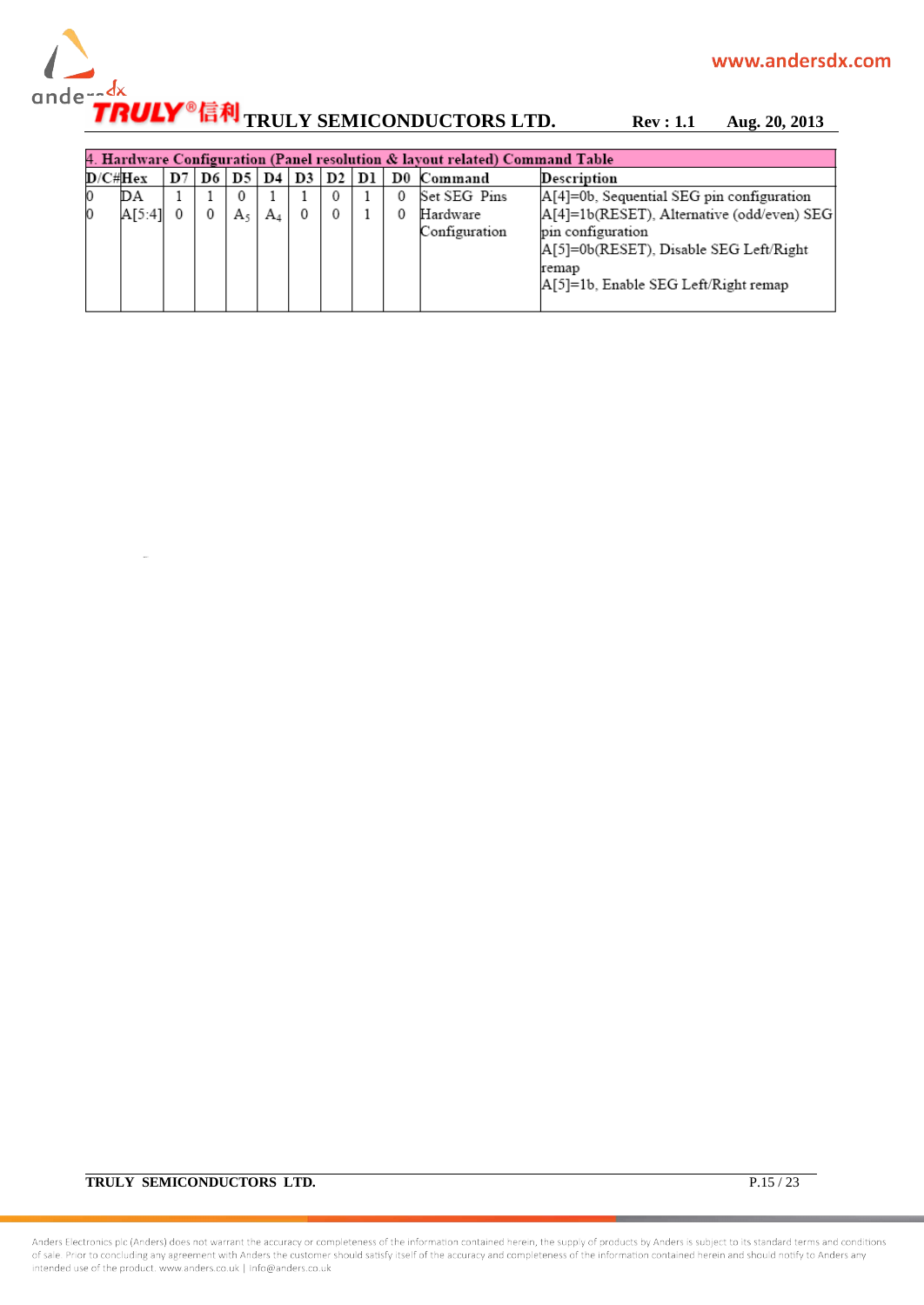

#### n **INITIALIZATION CODE**

| void InitOLED_MASTER_SH1307(void)                     |                                                                          |
|-------------------------------------------------------|--------------------------------------------------------------------------|
| ₹<br>WMLCDCOM(0xae);                                  | //display off                                                            |
| WMLCDCOM(0x04);<br>WMLCDCOM(0x10);                    | //set column address for page addressing mode<br>//set column address    |
| WMLCDCOM(0x20);<br>WMLCDCOM(0x02);                    | //set page mode                                                          |
| WMLCDCOM(0x22);<br>WMLCDCOM(0x00);<br>WMLCDCOM(0x04); | //set page address                                                       |
| WMLCDCOM(0x40);                                       | //set display start line                                                 |
| WMLCDCOM(0x81);<br>WMLCDCOM(0x3b);                    | //set contrast                                                           |
| WMLCDCOM(0xa1);                                       | //set segment remap                                                      |
| WMLCDCOM(0xa4);                                       | //entire display on                                                      |
| WMLCDCOM(0xa6);                                       | //set nomal/inverse display                                              |
| WMLCDCOM(0xa8);<br>WMLCDCOM(0x1f);                    | //set multiplex ratio                                                    |
| WMLCDCOM(0xc0);                                       | //set com output scan direction                                          |
| WMLCDCOM(0xb0);                                       | //set page start address for page addressing mode                        |
| WMLCDCOM(0xd3);<br>WMLCDCOM(0x24);                    | //set display offset                                                     |
| WMLCDCOM(0xd5);<br>WMLCDCOM(0x81);                    | //set display frequency                                                  |
| WMLCDCOM(0xd9);<br>WMLCDCOM(0x22);                    | //set pre_charge period                                                  |
| WMLCDCOM(0xda);<br>WMLCDCOM(0x12);                    | //set seg pin hardware configuration                                     |
| WMLCDCOM(0xdb);<br>WMLCDCOM(0x30);                    | //set vcom deselect level                                                |
| WMLCDCOM(0xaf);<br>∤                                  | //diplay on                                                              |
| Note:                                                 |                                                                          |
|                                                       | Set appropriate parameters of initialization base on actual application. |

**TRULY SEMICONDUCTORS LTD.** P.16 / 23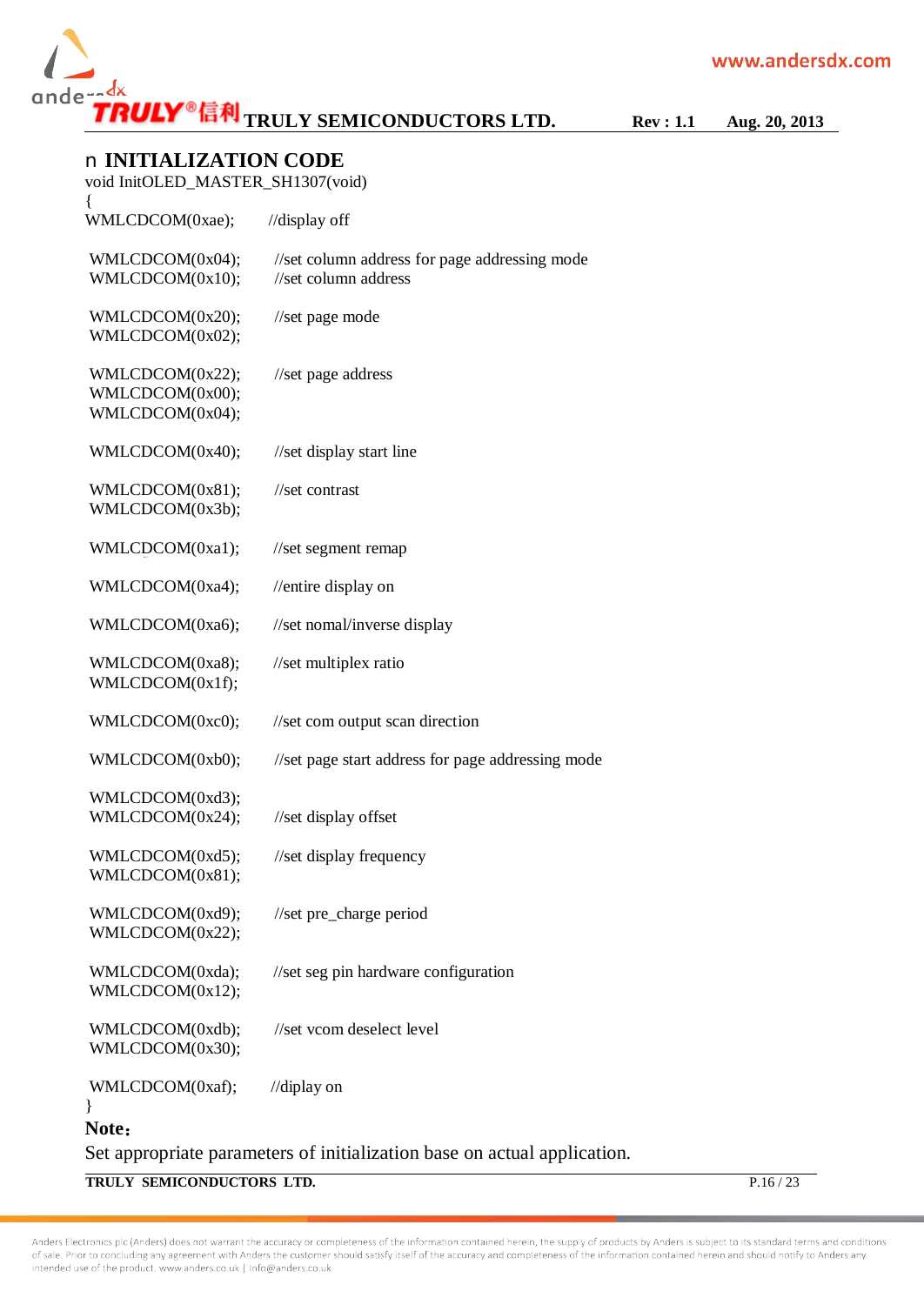

n **SCHEMATIC EXAMPLE SPI interface IIC interface** 



#### **NOTE:**

- **1. R1=R2=(VCC-3)V/10uA=(12-3)V/10uA≈910KΩ,R3=R4=10K, C1=C2=C4=C5=2.2uF,C3=C6=1.0uF;**
- **2. The VCC should connect a external voltage;**
- **3. In SPI, the read function is not possible.**

Anders Electronics plc (Anders) does not warrant the accuracy or completeness of the information contained herein, the supply of products by Anders is subject to its standard terms and conditions of sale. Prior to concluding any agreement with Anders the customer should satisfy itself of the accuracy and completeness of the information contained herein and should notify to Anders any intended use of the product. www.anders.co.uk | Info@anders.co.uk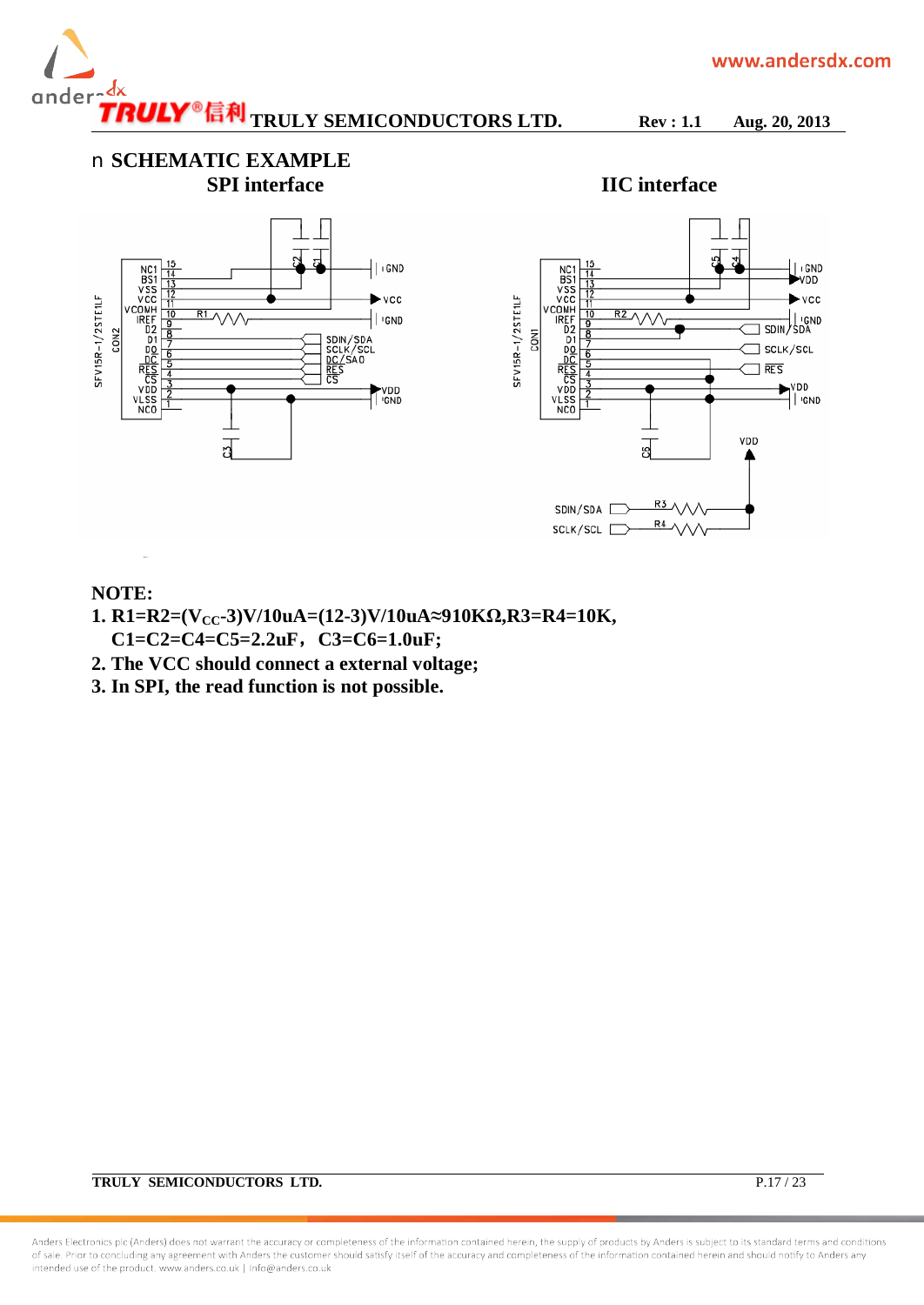

#### n **RELIABILITY TESTS**

|                                                 | Item                                                                                   | Condition                                                                                                                                                                                                                              | Criterion                                                                                            |  |  |
|-------------------------------------------------|----------------------------------------------------------------------------------------|----------------------------------------------------------------------------------------------------------------------------------------------------------------------------------------------------------------------------------------|------------------------------------------------------------------------------------------------------|--|--|
|                                                 | <b>High Temperature Storage</b><br>(HTS)                                               | 80±2°C, 200 hours                                                                                                                                                                                                                      | 1. After testing, the<br>function test is ok.<br>2. After testing, no<br>addition to the             |  |  |
|                                                 | <b>High Temperature Operating</b><br>(HTO)                                             | $70\pm2\degree$ C, 96 hours                                                                                                                                                                                                            | defect.<br>3. After testing, the<br>change of luminance<br>should be within $+/-$                    |  |  |
|                                                 | Low Temperature Storage<br>(LTS)                                                       | $-30 \pm 2^{\circ}$ C, 200 hours                                                                                                                                                                                                       | 50% of initial value.<br>4. After testing, the<br>change for the mono<br>and area color must         |  |  |
|                                                 | Low Temperature Operating<br>(LTO)                                                     | $-20\pm2\degree$ C, 96 hours                                                                                                                                                                                                           | be within $(+/-0.02,$<br>$+/-0.02$ ) and for the<br>full color it must be<br>within $(+/-0.04, +/-)$ |  |  |
|                                                 | High Temperature / High Humidity<br>Storage<br>(HTHHS)                                 | $50\pm3\degree$ C, $90\% \pm 3\%$ RH, 120<br>hours                                                                                                                                                                                     | 0.04) of initial value<br>based on 1931 CIE<br>coordinates.<br>5. After testing, the                 |  |  |
|                                                 | Thermal Shock (Non-operation)<br>(TS)                                                  | $-20\pm2\degree C \sim 25\degree C \sim 70\pm2\degree C$<br>$(30\text{min})$ $(5\text{min})$ $(30\text{min})$<br>10cycles                                                                                                              | change of total<br>current consumption<br>should be within $+/-$<br>50% of initial value.            |  |  |
| Vibration<br>(Packing)                          | $10 \times 55 \times 10$ Hz, amplitu<br>de 1.5mm, 1 hour for<br>each direction x, y, z | 1. One box for each test.                                                                                                                                                                                                              |                                                                                                      |  |  |
| Drop<br>(Packing)                               | Height: 1 m, each<br>time for 6 sides, 3<br>edges, 1 angle                             |                                                                                                                                                                                                                                        | 2. No addition to the cosmetic and the electrical defects.                                           |  |  |
| <b>ESD</b><br>(finished)<br>product<br>housing) | $\pm 4kV$ (R: 330 $\Omega$ C:<br>150pF, 10times, air<br>discharge)                     | 1. After testing, cosmetic and electrical defects should<br>not happen.<br>2. In case of malfunction or defect caused by ESD<br>damage, it would be judged as a good part if it would<br>be recovered to normal state after resetting. |                                                                                                      |  |  |

Note: 1) For each reliability test, the sample quantity is 3, and only for one test item.

2) The HTHHS test is requested the Pure Water(Resistance  $>10M\Omega$ ).

3) The test should be done after 2 hours of recovery time in normal environment.

**TRULY SEMICONDUCTORS LTD.** P.18 / 23

Anders Electronics plc (Anders) does not warrant the accuracy or completeness of the information contained herein, the supply of products by Anders is subject to its standard terms and conditions of sale. Prior to concluding any agreement with Anders the customer should satisfy itself of the accuracy and completeness of the information contained herein and should notify to Anders any intended use of the product. www.anders.co.uk | Info@anders.co.uk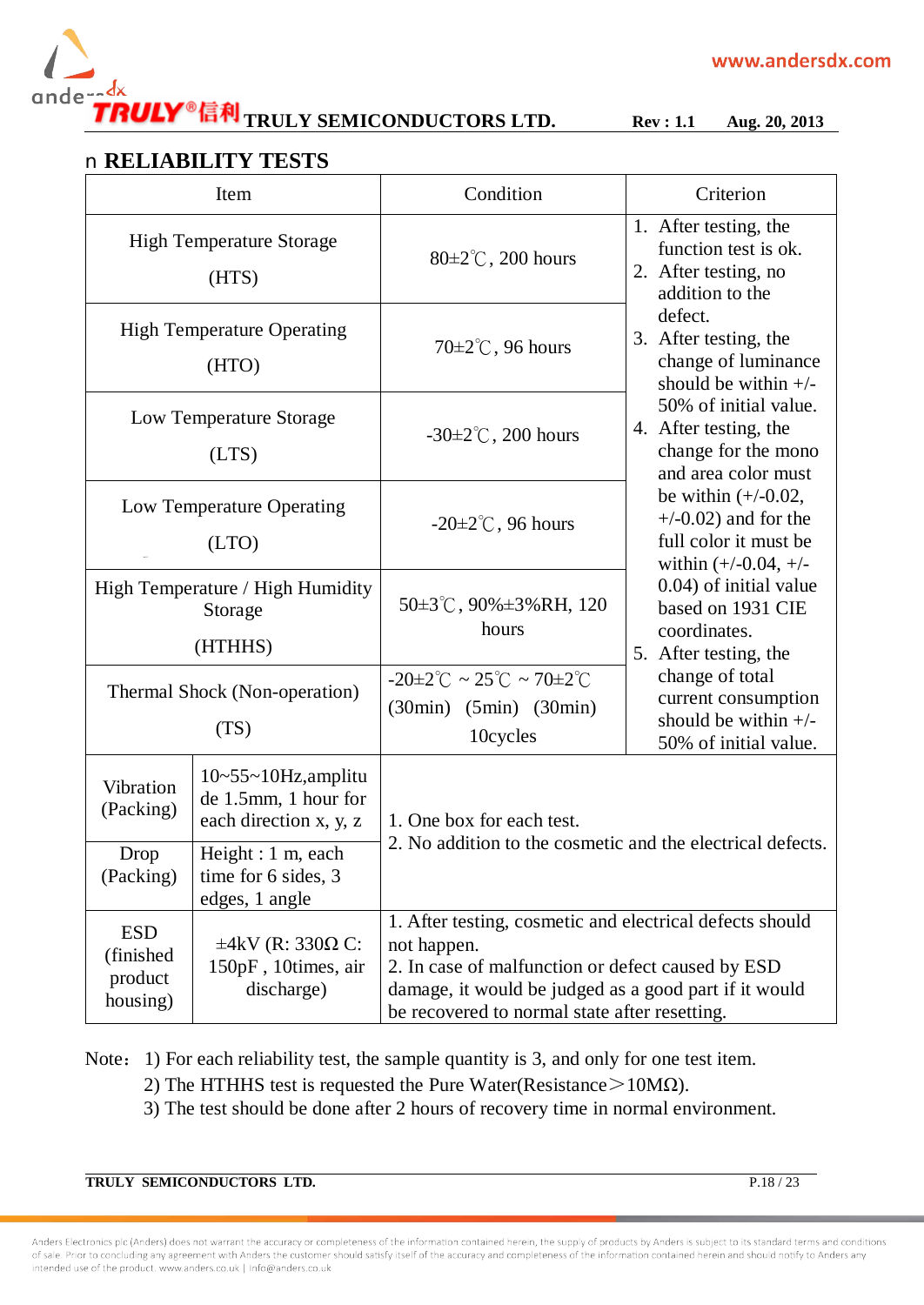

### n **OUTGOING QUALITY CONTROL SPECIFICATION**

#### ◆**Standard**

According to GB/T2828.1-2003/ISO 2859-1: 1999 and ANSI/ASQC Z1.4-1993, General Inspection Level II.

### ◆**Definition**

- 1 Major defect: The defect that greatly affect the usability of product.
- 2 Minor defect: The other defects, such as cosmetic defects, etc.

3 Definition of inspection zone:



Zone A: Active Area

Zone B: Viewing Area except Zone A

Zone C: Outside Viewing Area

 Note: As a general rule, visual defects in Zone C are permissible, when it is no trouble of quality and assembly to customer`s product.

### ◆**Inspection Methods**

1 The general inspection: under 20W x 2 or 40W fluorescent light, about 30cm viewing distance, within 45 $^{\circ}$  viewing angle, under 25 $\pm$ 5 $^{\circ}$ C.



2 The luminance and color coordinate inspection : By PR705 or BM-7 or the equal equipments, in the dark room, under  $25±5^{\circ}$ C.

#### ◆**Inspection Criteria**

1 Major defect : AQL= 0.65

| Item                     | Criterion                                                |  |  |  |  |  |
|--------------------------|----------------------------------------------------------|--|--|--|--|--|
|                          | 1. No display or abnormal display is not accepted        |  |  |  |  |  |
| <b>Function Defect</b>   | 2. Open or short is not accepted.                        |  |  |  |  |  |
|                          | 3. Power consumption exceeding the spec is not accepted. |  |  |  |  |  |
| <b>Outline Dimension</b> | Outline dimension exceeding the spec is not accepted.    |  |  |  |  |  |
| Glass Crack              | Glass crack tends to enlarge is not accepted.            |  |  |  |  |  |

2 Minor Defect: AQL= 1.5

**TRULY SEMICONDUCTORS LTD.** P.19/23

Anders Electronics plc (Anders) does not warrant the accuracy or completeness of the information contained herein, the supply of products by Anders is subject to its standard terms and conditions of sale. Prior to concluding any agreement with Anders the customer should satisfy itself of the accuracy and completeness of the information contained herein and should notify to Anders any intended use of the product, www.anders.co.uk | Info@anders.co.uk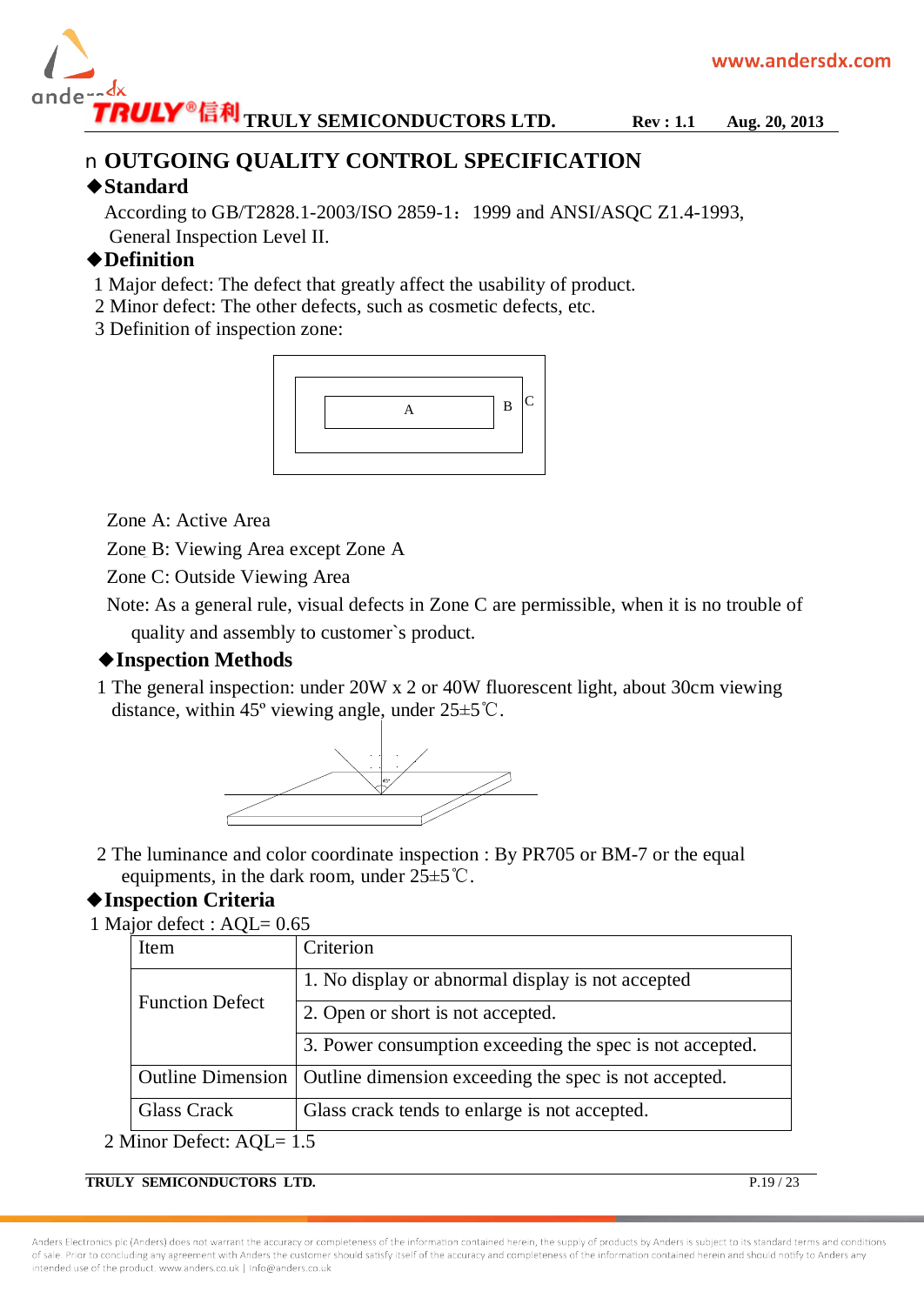## **TRULY SEMICONDUCTORS LTD. Rev : 1.1 Aug. 20, 2013**

| Item                                                                                                                                 |                                                                                                          | Criterion               |                     |         |  |  |  |  |  |
|--------------------------------------------------------------------------------------------------------------------------------------|----------------------------------------------------------------------------------------------------------|-------------------------|---------------------|---------|--|--|--|--|--|
|                                                                                                                                      | Size (mm)                                                                                                |                         | <b>Accepted Qty</b> |         |  |  |  |  |  |
| Spot                                                                                                                                 |                                                                                                          |                         | Area $A + Area B$   | Area C  |  |  |  |  |  |
| Defect<br>(dimming                                                                                                                   |                                                                                                          | $\Phi \leq 0.07$        | Ignored             |         |  |  |  |  |  |
| and                                                                                                                                  | Υ                                                                                                        | $0.07 < \Phi \le 0.10$  | 3                   |         |  |  |  |  |  |
| lighting                                                                                                                             | X                                                                                                        | $0.10 < \Phi \leq 0.15$ | 1                   | Ignored |  |  |  |  |  |
| spot)                                                                                                                                |                                                                                                          | $0.15 < \Phi$           | $\overline{0}$      |         |  |  |  |  |  |
|                                                                                                                                      | Note: $\Phi = (x + y)/2$                                                                                 |                         |                     |         |  |  |  |  |  |
| Line                                                                                                                                 | $L$ (Length): mm                                                                                         | $W$ (Width) : mm        | Area $A + Area B$   | Area C  |  |  |  |  |  |
| Defect                                                                                                                               |                                                                                                          | $W \le 0.02$            | Ignored             |         |  |  |  |  |  |
| (dimming<br>and                                                                                                                      | $L \leq 3.0$                                                                                             | $0.02 \le W \le 0.03$   | $\overline{2}$      |         |  |  |  |  |  |
| lighting                                                                                                                             | $L \leq 2.0$                                                                                             | $0.03 \le W \le 0.05$   | 1                   | Ignored |  |  |  |  |  |
| line)                                                                                                                                |                                                                                                          | 0.05 < W                | As spot defect      |         |  |  |  |  |  |
| Remarks: The total of spot defect and line defect shall not exceed 4 pcs. The<br>distance between two lines defects must exceed 1 mm |                                                                                                          |                         |                     |         |  |  |  |  |  |
| Polarizer                                                                                                                            | Stain which can be wiped off lightly with a soft cloth or similar                                        |                         |                     |         |  |  |  |  |  |
| Stain                                                                                                                                | cleaning is accepted, otherwise, according to the Spot Defect and the                                    |                         |                     |         |  |  |  |  |  |
|                                                                                                                                      | Line Defect.<br>1. If scratch can be seen during operation, according to the criterions                  |                         |                     |         |  |  |  |  |  |
|                                                                                                                                      | of the Spot Defect and the Line Defect.                                                                  |                         |                     |         |  |  |  |  |  |
|                                                                                                                                      | 2. If scratch can be seen only under non-operation or some special<br>angle, the criterion is as below : |                         |                     |         |  |  |  |  |  |
| Polarizer                                                                                                                            | $L$ (Length) : mm                                                                                        | W(W <sub>i</sub> ) : mm | Area $A + Area B$   | Area C  |  |  |  |  |  |
| Scratch                                                                                                                              |                                                                                                          | $W \le 0.02$            | Ignore              |         |  |  |  |  |  |
|                                                                                                                                      | $3.0 < L \le 5.0$                                                                                        | $0.02 \le W \le 0.04$   | $\overline{2}$      |         |  |  |  |  |  |
|                                                                                                                                      | $L \leq 3.0$                                                                                             | $0.04 \le W \le 0.06$   | 1                   | Ignore  |  |  |  |  |  |
|                                                                                                                                      |                                                                                                          | 0.06 < W                | $\overline{0}$      |         |  |  |  |  |  |
|                                                                                                                                      | Size                                                                                                     |                         | Area $A + Area B$   | Area C  |  |  |  |  |  |
| Polarizer                                                                                                                            |                                                                                                          | $\Phi \leq 0.20$        | Ignored             |         |  |  |  |  |  |
| Air Bubble                                                                                                                           | Y                                                                                                        | $0.20 < \Phi \le 0.30$  | $\overline{2}$      | Ignored |  |  |  |  |  |
|                                                                                                                                      | X                                                                                                        | $0.30 < \Phi \le 0.50$  | $\mathbf{1}$        |         |  |  |  |  |  |
|                                                                                                                                      |                                                                                                          | $0.50 < \Phi$           | $\overline{0}$      |         |  |  |  |  |  |

#### **TRULY SEMICONDUCTORS LTD.** P.20 / 23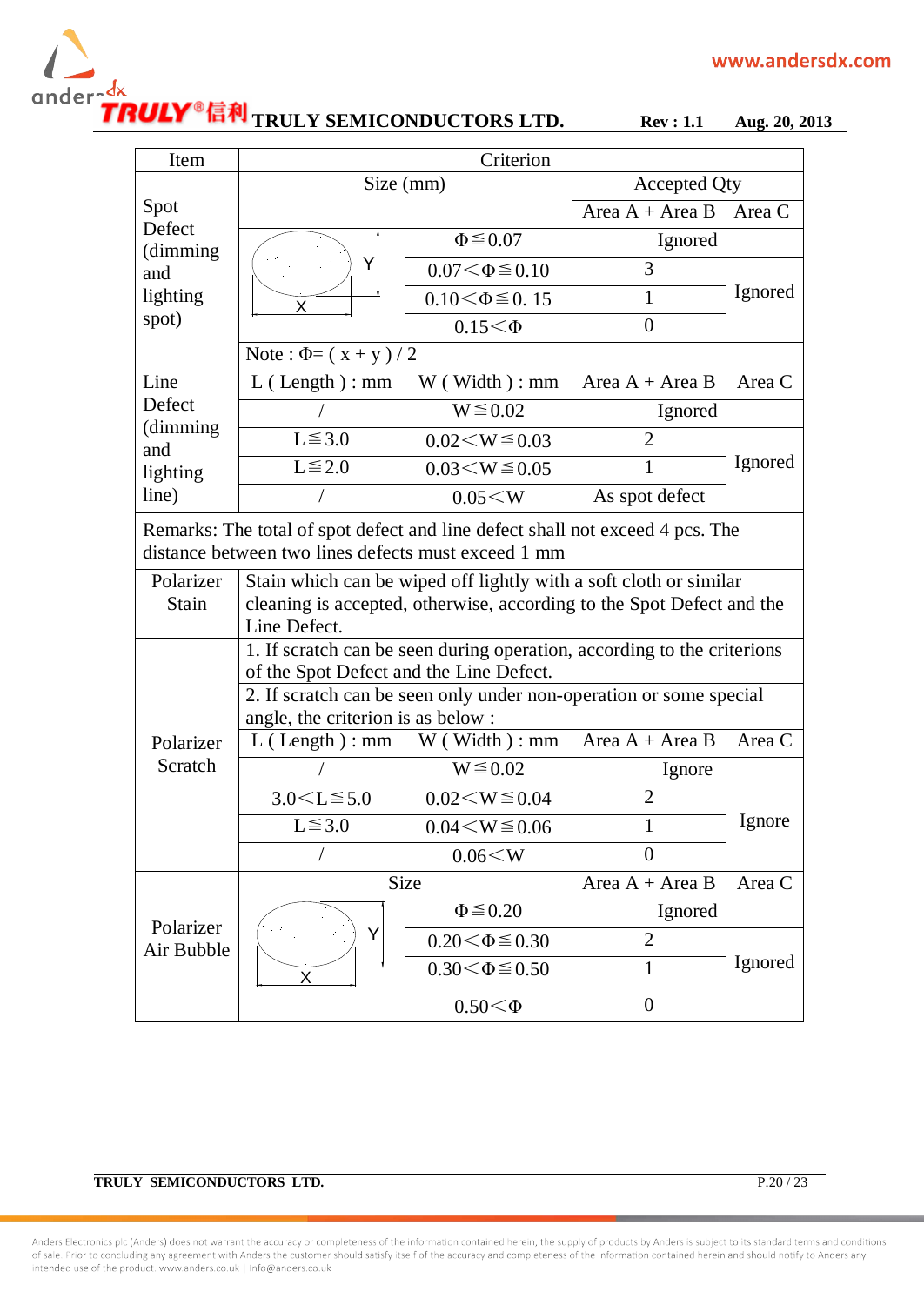



Anders Electronics plc (Anders) does not warrant the accuracy or completeness of the information contained herein, the supply of products by Anders is subject to its standard terms and conditions of sale. Prior to concluding any agreement with Anders the customer should satisfy itself of the accuracy and completeness of the information contained herein and should notify to Anders any intended use of the product, www.anders.co.uk | Info@anders.co.uk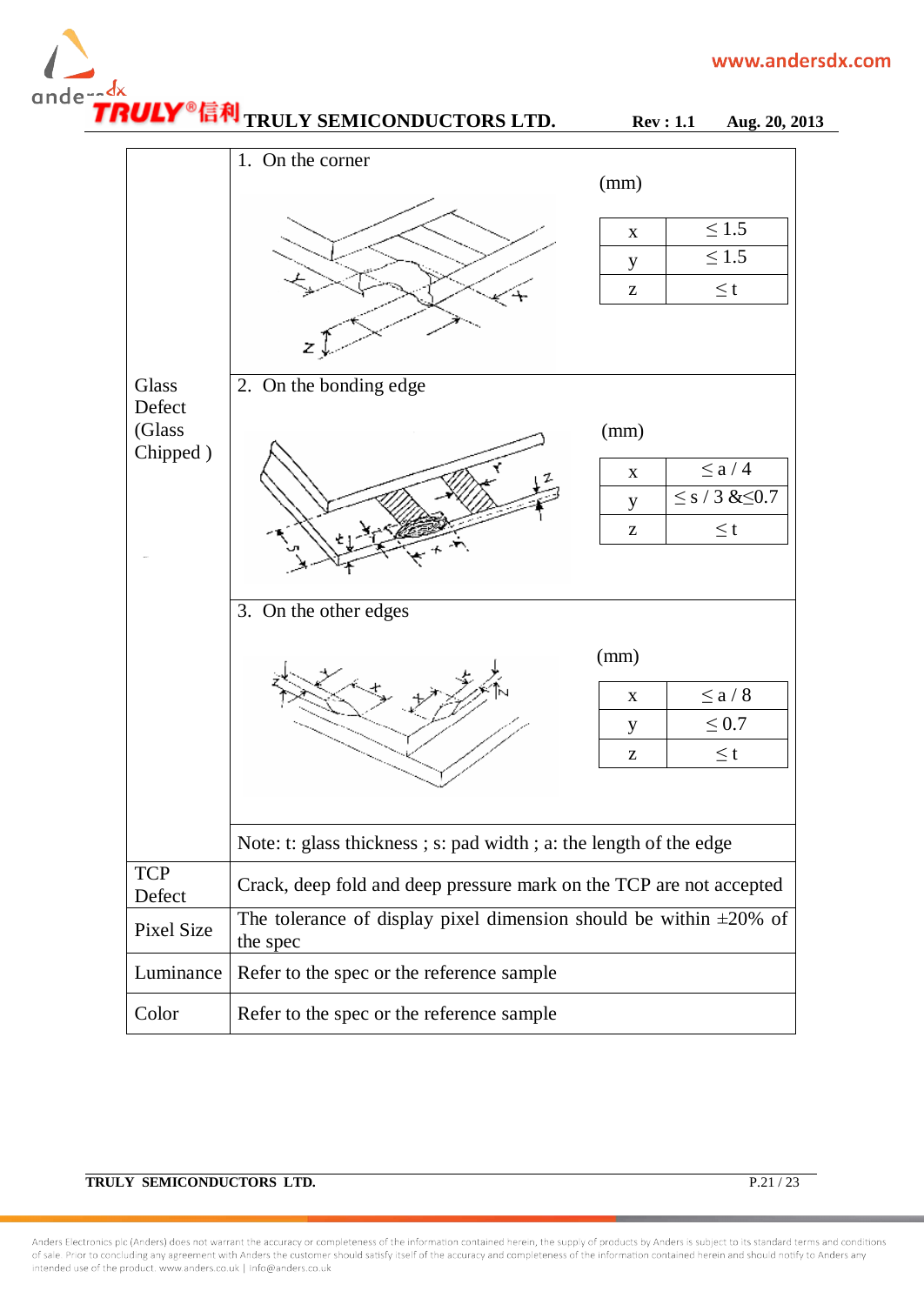

## n **CAUTIONS IN USING OLED MODULE**

### **◆Precautions For Handling OLED Module:**

1. OLED module consists of glass and polarizer. Pay attention to the following items when handling:

- i. Avoid drop from high, avoid excessive impact and pressure.
- ii. Do not touch, push or rub the exposed polarizers with anything harder than an HB pencil lead.
- iii. If the surface becomes dirty, breathe on the surface and gently wipe it off with a soft dry cloth. If it is terrible dirty, moisten the soft cloth with Isopropyl alcohol or Ethyl alcohol. Other solvents may damage the polarizer. Especially water, Ketone and Aromatic solvents.
- iv. Wipe off saliva or water drops immediately, contact the polarizer with water over a long period of time may cause deformation.
- v. Please keep the temperature within specified range for use and storage. Polarization degradation, bubble generation or polarizer peeling-off may occur with high temperature and high humidity.
- vi. Condensation on the surface and the terminals due to cold or anything will damage, stain or dirty the polarizer, so make it clean as the way of iii.
- 2. Do not attempt to disassemble or process the OLED Module.
- 3. Make sure the TCP or the FPC of the Module is free of twisting, warping and distortion, do not pull or bend them forcefully, especially the soldering pins. On the other side, the SLIT part of the TCP is made to bend in the necessary case.
- 4. When assembling the module into other equipment, give the glass enough space to avoid excessive pressure on the glass, especially the glass cover which is much more fragile.
- 5. Be sure to keep the air pressure under 120 kPa, otherwise the glass cover is to be cracked.
- 6. Be careful to prevent damage by static electricity:
	- i. Be sure to ground the body when handling the OLED Modules.
	- ii. All machines and tools required for assembling, such as soldering irons, must be properly grounded.
	- iii. Do not assemble and do no other work under dry conditions to reduce the amount of static electricity generated. A relative humidity of 50%-60% is recommended.
	- iv. Peel off the protective film slowly to avoid the amount of static electricity generated.
	- v. Avoid to touch the circuit, the soldering pins and the IC on the Module by the body. vi. Be sure to use anti-static package.
- 7. Contamination on terminals can cause an electrochemical reaction and corrade the terminal circuit, so make it clean anytime.
- 8. All terminals should be open, do not attach any conductor or semiconductor on the terminals.
- 9. When the logic circuit power is off, do not apply the input signals.
- 10. Power on sequence:  $V_{DD} \rightarrow V_{CC}$ , and power off sequence:  $V_{CC} \rightarrow V_{DD}$ .
- 11. Be sure to keep temperature, humidity and voltage within the ranges of the spec, otherwise shorten Module's life time, even make it damaged.
- 12. Be sure to drive the OLED Module following the Specification and datasheet of IC controller, otherwise something wrong may be seen.

#### **TRULY SEMICONDUCTORS LTD.** P.22 / 23